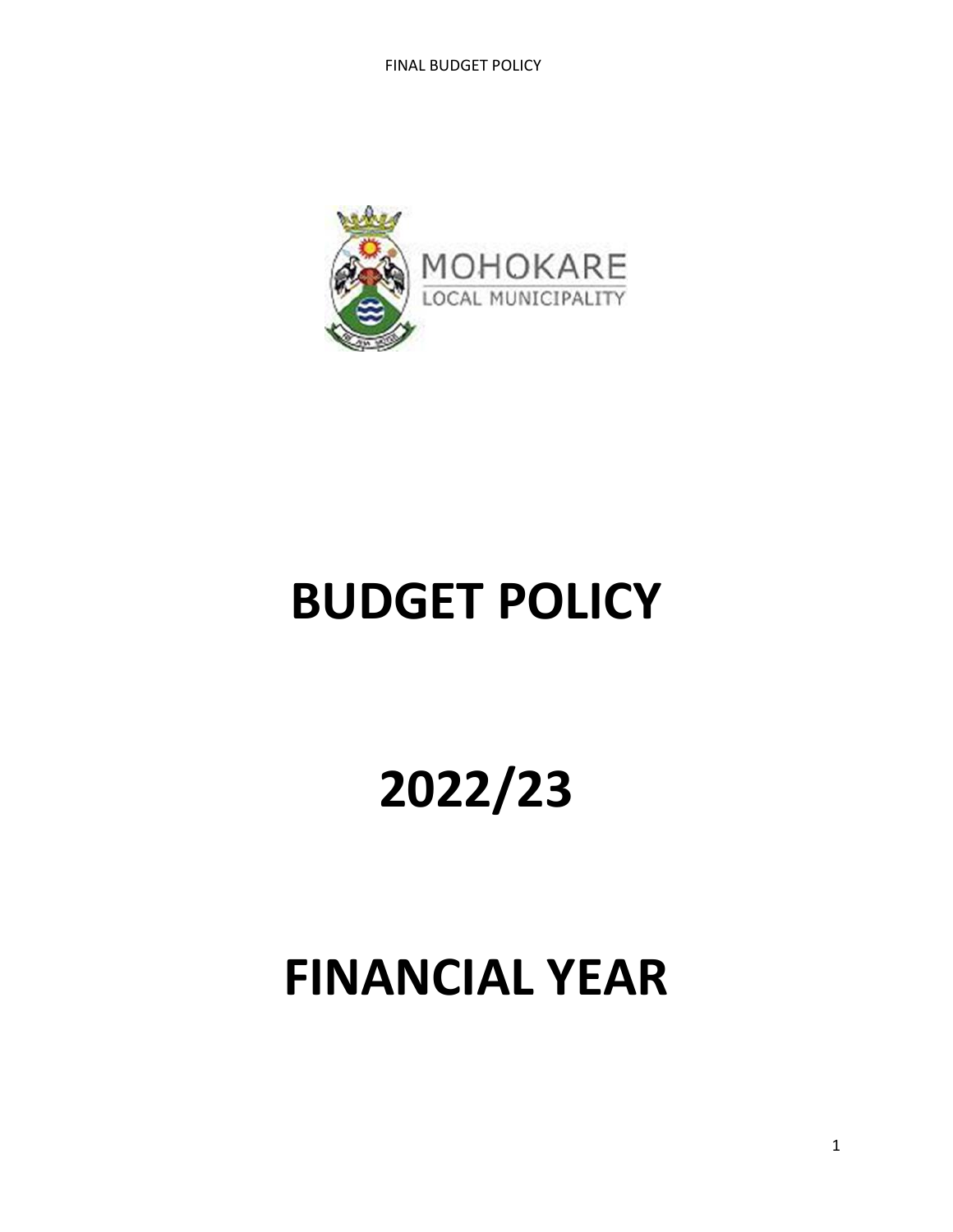#### INDEX

PART 1. OBJECTIVE

PART 2. BUDGETING PRINCIPLES TO BE FOLLOWED

PART 3. RESPONSIBILITIES OF THE CHIEF FINANCIAL OFFICER

PART 4. ANNEXURE: LEGAL REQUIREMENTS

PART 5. REVIEW OF POLICY

PART 6. BUDGET PROCESS SHEDULE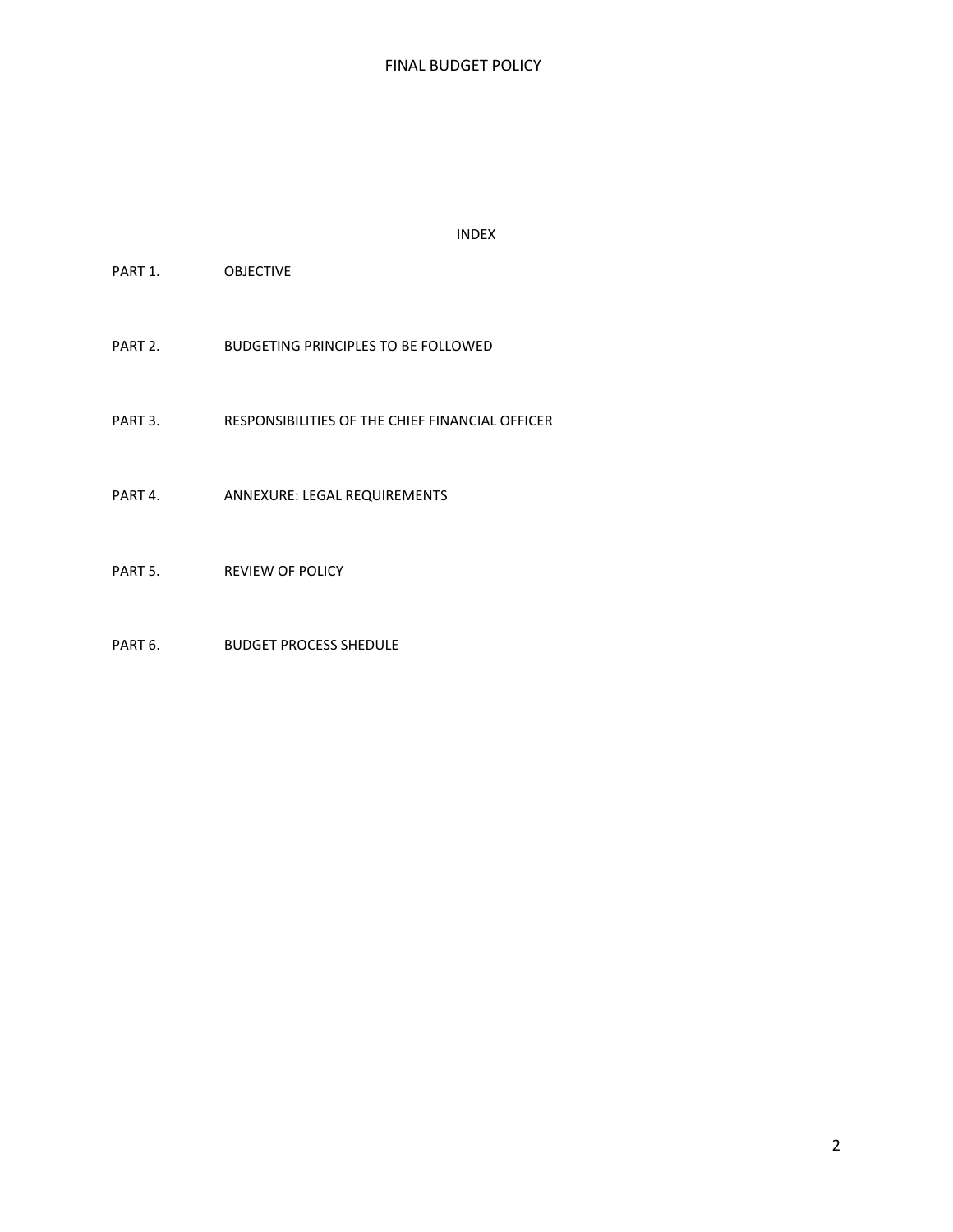#### PART 1. OBJECTIVE

To set out the budgeting principles which the municipality will follow in preparing each annual budget, as well as the responsibilities of the financial officer in compiling such budget.

#### PART 2. BUDGETING PRINCIPELS TO BE FOLLOWED

Except in so far as capital projects represent a contractual commitment to the municipality extending over more than one financial year, the annual capital budget shall be prepared from zero base.

The capital budget component of the annual or adjustments budget shall only be approved by the council if it has been properly balanced, that is, if the sources of financial which are realistically envisaged to fund the budget equal the proposed capital expenses.

Before approving the capital budget component of the annual or adjustments budget, the council shall consider the impact on the present and future operating budget of the municipality in relation to finance charges to be incurred on external loans, depreciation of fixed assets, maintenance of fixed asset, and any other ordinary operational expenses associated with any item on such capital budget. In addition, the council shall consider the likely impact of such operation expenses – net of any revenues expected to be generated by such item – on future property rates and service tariffs.

The council shall establish an asset financing reserve for the purpose of financing capital projects and the acquisition of capital assets. Such reserve shall be established from the following sources of revenue:

- Unappropriated cash- backed surpluses to the extent that such surpluses are not required for operational purposes,
- Interest on the investments of the asset financial reserve, appropriated in terms of the banking and investments policy,
- Further amounts appropriated as contributions in each annual or adjustments budget, and
- Net gains on the sale of fixed assets in terms of the fixed asset management and accounting policy.

Each annual and adjustments budget shall reflect realistic excess, however nominal, of current revenues over expenses.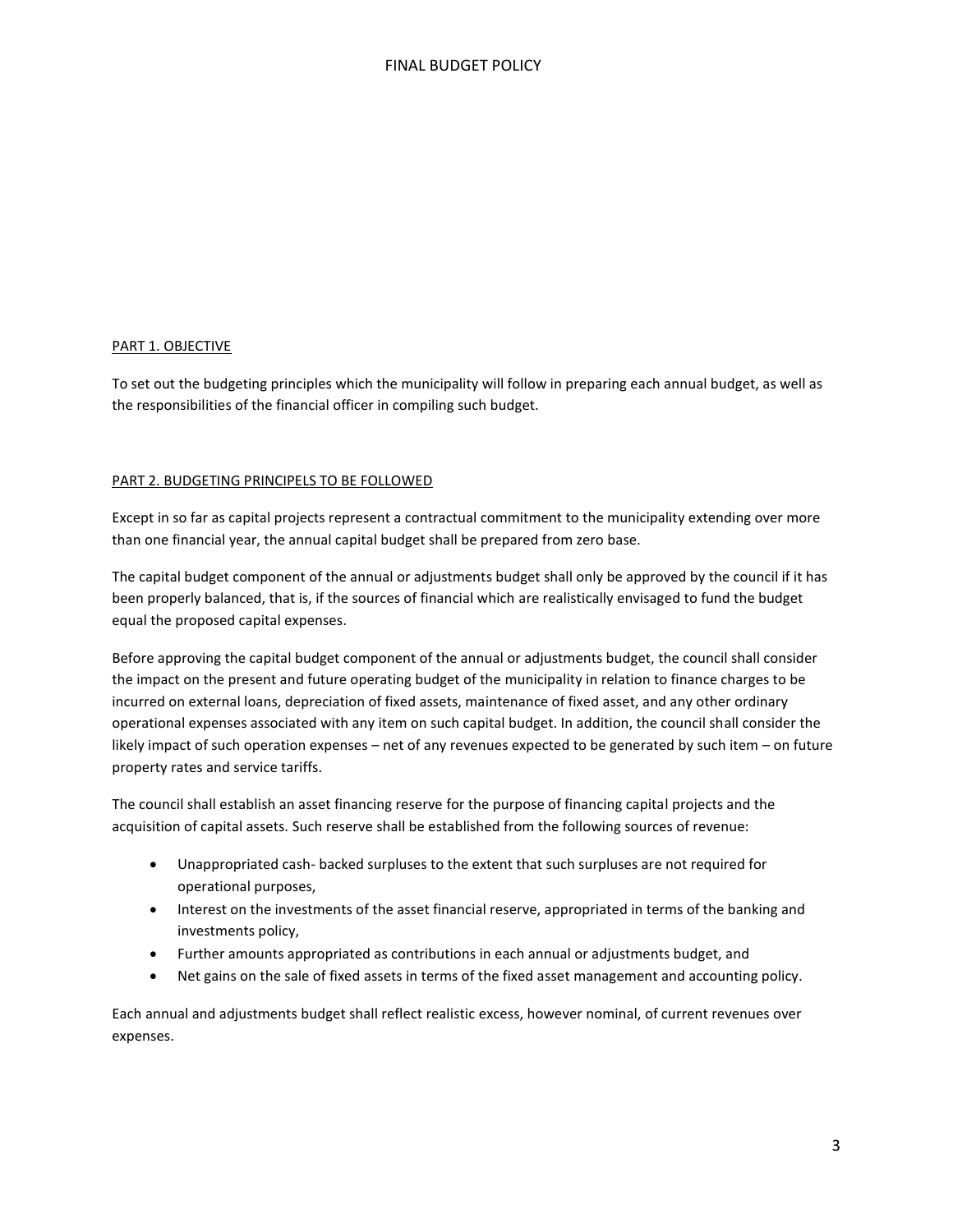Any unappropriated surplus from previous financial years, even if fully cash-baked, shall not be used to balance any annual or adjustments budget, but shall be appropriated, as far as it is not required to finance the payment of operating creditors or for other operational purposes, to the municipality's asset financing reserve.

An impending operating deficit shall be made good in an adjustments budget, but if an operating deficit arises at the end of a financial year, notwithstanding the precautionary measures adopted by the council, such deficit shall immediately be made good in the annual or adjustments budget for the ensuing financial year, and shall not be offset against any unappropriated surplus carried forward from preceding financial years.

The municipality shall establish and maintain a provision for accrued leave entitlements equal to 100% of the accrued leave entitlement of officials as at 30 June of each financial year, and shall budget appropriately for contributions to such provision in each annual and adjustments budget.

The municipality shall establish and maintain a provision for bad debts in accordance with its rates and tariffs policies, and shall budget appropriately for contributions to such provision in each annual and adjustments budget.

The municipality shall establish and maintain a provision for the obsolescence and deterioration of stock in accordance with its stores management policy, and shall budget appropriately for contributions to such provision in each annual and adjustments budget.

All expenses, including depreciation expenses, shall be cash-funded. The cash received in respect of depreciation expenses on fixed assets financed from external borrowings shall be transferred to the investments created to redeem such borrowings.

Finance charges payable by the municipality shall be apportioned between departments or votes on the basis of the proportion at the last balance sheet date of the carrying value of the fixed assets belonging to such department or vote to the aggregate carrying value of all fixed assets in the municipality. However, where it is the council's policy to raise external loans only for the financing of fixed assets in specified council services, finance charges shall be charged to or apportioned only between the departments or votes relating to such services.

Depreciation and finance charges together shall not exceed 20% of the aggregate expenses budgeted for in the operating budget component of each annual or adjustments budget.

The allocation of interest earned on the municipality's investments shall be budgeting for in terms of the banking and investment policy.

The municipality shall adequately provide in each annual and adjustments budget for the maintenance of its fixed assets in accordance with its fixed asset management and accounting policy. At least 5% of the operating budget component of each annual and adjustments budget shall be set aside for such maintenance.

In the preparation of the draft operating budget component of the annual budget, the allowable budgetary increment shall relate to the total amount provided for each budget vote, and the head of the department, service or function concerned shall have the right to allocate the total budgeted amount to the line-items within such vote, except in so far as the line-item provisions relate to matters determined by the chief financial officer in terms of the municipality's approved policies and contractual and statutory commitments (for example, depreciation charges, finance charges, insurance cost, contribution, skills development levies payable).

Notwithstanding the preceding principle, the budget for salaries, allowance and salaries-related benefits shall be separately prepared, and shall not exceed 30% of the aggregate operating budget component of the annual or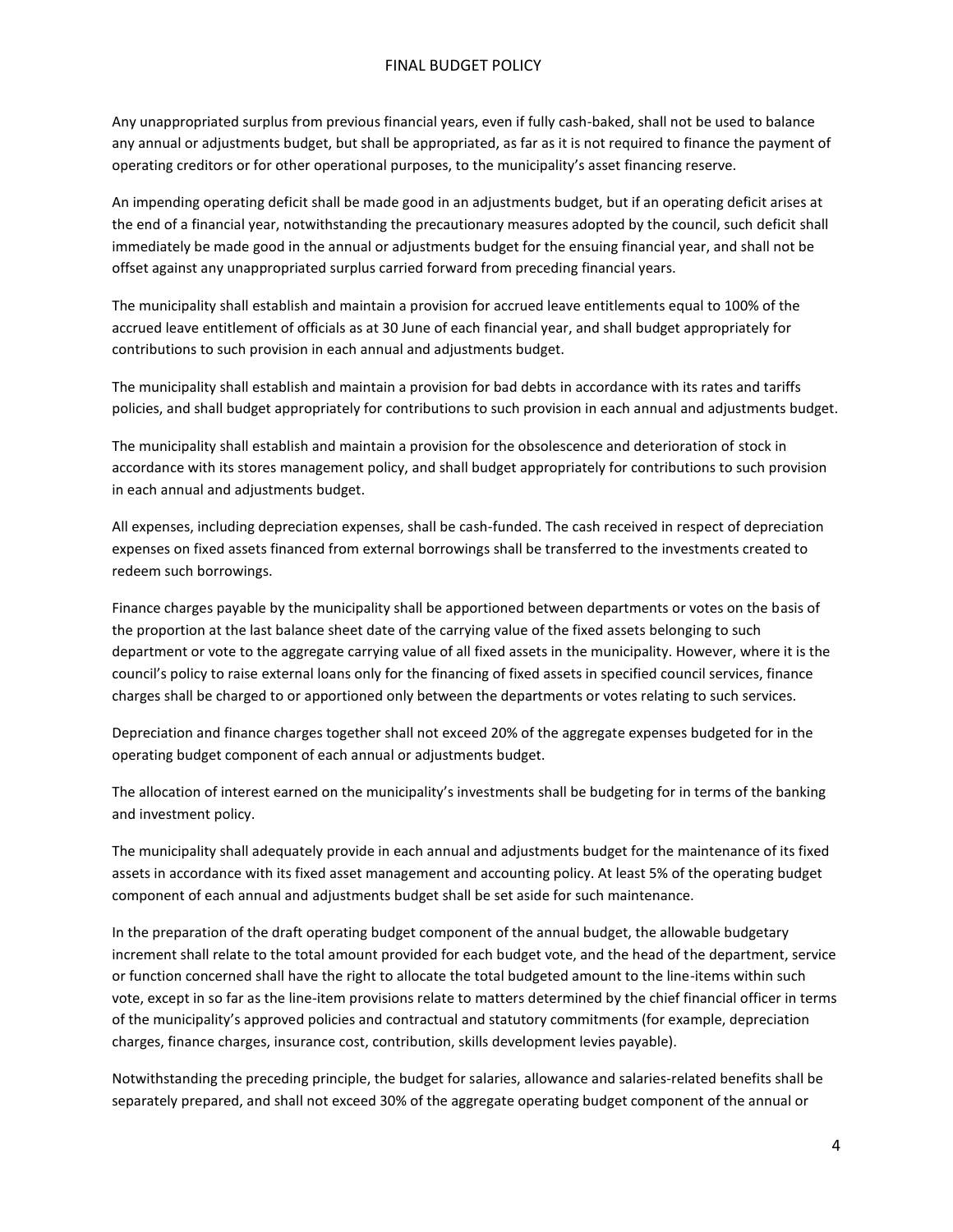adjustments budget. For purposes of applying this principle, the remuneration of political office bearers and others shall be excluded from this limit.

The head of the department, service or function to which each budget vote relates shall justify the allocation of the aggregate budget for such vote to the various line-items within the vote to the portfolio committee responsible for the department, service or function concerned. In motivating the allocations made to and within the vote, the head of department, service or function concerned shall provide the relevant portfolio committee with appropriate quarterly performance indicators and service delivery targets pertaining to the budget. Such indicators and targets shall be prepared with the approval of the municipal and the mayor.

In preparing its revenue budget, the municipality shall strive to maintain the aggregate revenues from property rates at not less than 25% of the aggregate revenues budgeted for.

When considering the draft annual budget, the council shall consider the impact, which the proposed increases in rates and service tariffs will have on the monthly municipal account of households in the municipal area. The impact of such increases shall be assessed on the basis of a fair sample of randomly selected accounts. Because households have no mechanism for passing on such increases to other parties, but must fully absorb the increases concerned, the council shall ensure that the average additional impact of such increases is not more than the relevant increase in the consumer price index.

#### PART 3. RESPONSIBILITIES OF THE CHIEF FINANCIAL OFFICER

Without derogating in any way from the legal responsibilities of the municipal manager as accounting office, the chief financial officer shall be responsible for preparing the draft annual capital and operating budgets (including the budget components required for the ensuing financial years), any required adjustments budgets, the projections of revenues and expenses for the service delivery and budget implementation plan (including the alignment of such projections with the cash management programme prepared in terms of the banking and investments policy), and shall be accountable to the municipal manager in regard to the performance of these functions.

The municipal manager shall ensure that all heads of departments provide the inputs required by the financial officer into these budget processes.

The chief financial officer shall draft the budget timetable for the ensuring financial year for the mayor's approval, and shall indicate in such timetable the target dates for the draft revision of the annual budget and the preparation of the annual budget for the ensuing financial year, which target dates shall follow the prescriptions of the Municipal Finance Management Act, and target dates for the submission of all the budget-related documentation to the mayor, finance committee, executive committee and council.

Except where the chief financial officer, with the consent of the mayor and municipal manager, decides otherwise, the sequence in which each annual budget and adjustments budget shall be prepared, shall be: first, the capital component, and second, the operating component. The operating component shall duly reflect the impact of the capital component on;

- Depreciation charges
- Repairs and maintenance expenses
- Interest payable on external borrowings
- Other operating expenses.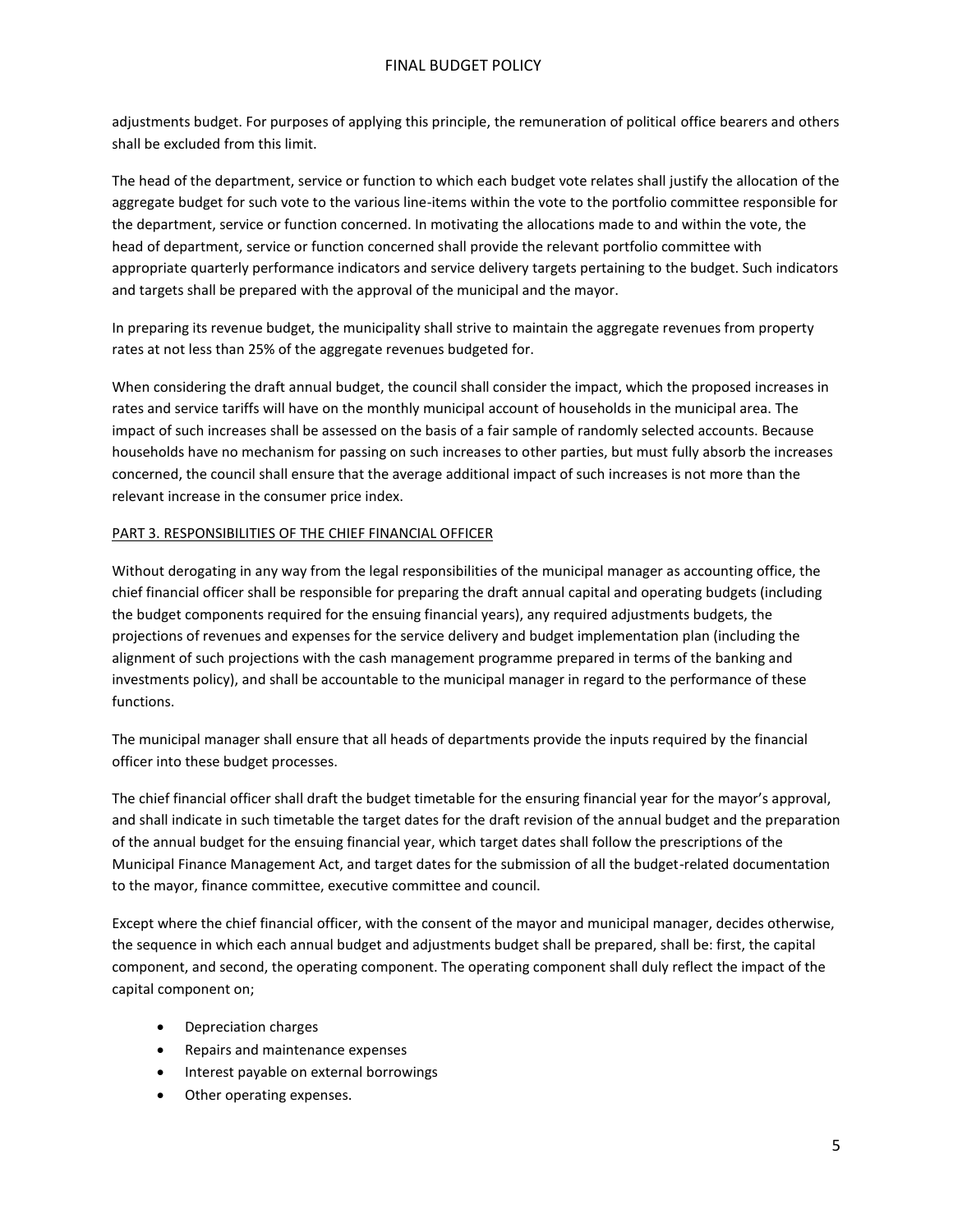In preparing the operating budget, the chief financial officer shall determine the number and type of votes to be used and the line-items to be shown under each vote, provided that in so doing the chief financial officer shall properly and adequately reflect the organizational structure of the municipality, and further in so doing shall comply – in so far as the organizational structure permits – also with the prescribed budget format of national Treasury.

The chief financial officer shall determine the depreciation expenses to be charged to each vote, the apportionment of interest payable to the appropriate votes and the contributions to the provisions for bad debts, accrued leave entitlements and obsolescence of stocks.

The chief financial officer shall further, with the approval of the mayor and the municipal manager, determine the recommended contribution to the asset financing reserve.

The chief financial officer shall also, again with the approval of the mayor and the municipal manager, and having regarded the municipality's current financial performance, determine the recommended aggregate growth factor(s) according to which the budget for the various votes shall be drafted.

The chief financial officer shall compile monthly budget reports, with recommendations, comparing actual results with budgeted projections, and the heads of departments shall timeously and adequately furnish the chief financial officer with all explanations required for deviations from the budget. The chief financial officer shall submit these monthly reports to the mayor, finance committee and executive committee, and all other prescribed parties, in accordance with the prescriptions of the Municipal Finance Management Act.

The chief financial officer shall provide technical and administrative support to the mayor in the preparation and approval of the annual and adjustment budgets, as well as in the consultative processes, which must precede the approval of such budgets.

The chief financial officer shall ensure that the annual and adjustments budgets comply with the requirements of the National Treasury reflect the budget priorities determined by the mayor, are aligned with the IDP and the SDBIP, and comply with all budget-related policies, and shall make recommendations to the mayor on the revision of the IDP and the budget-related policies where these are indicated.

The chief financial officer shall make recommendations on the financing of the draft capital budget for the ensuing and future financial years, indicating the impact of viable alternative financing scenarios on future expenses, and specifically commenting on the relative financial scenarios on future expenses, and specifically commenting on the relative financial merits of internal and external financing options.

The chief financial officer shall determine the basis for the basis for allocating overhead expenses not directly chargeable to vote. The expenses associated with the democratic process shall be allocated to a separate vote, and shall not be changed out as an overhead.

The chief financial officer shall ensure that the cost of indigency relief is separately reflected in the appropriate votes.

**The chief financial officer shall ensure that the allocations from other organs of state are properly reflected in the annual and adjustments budget, and that the estimated expenses against such allocations (other than the equitable share) are appropriately recorded.**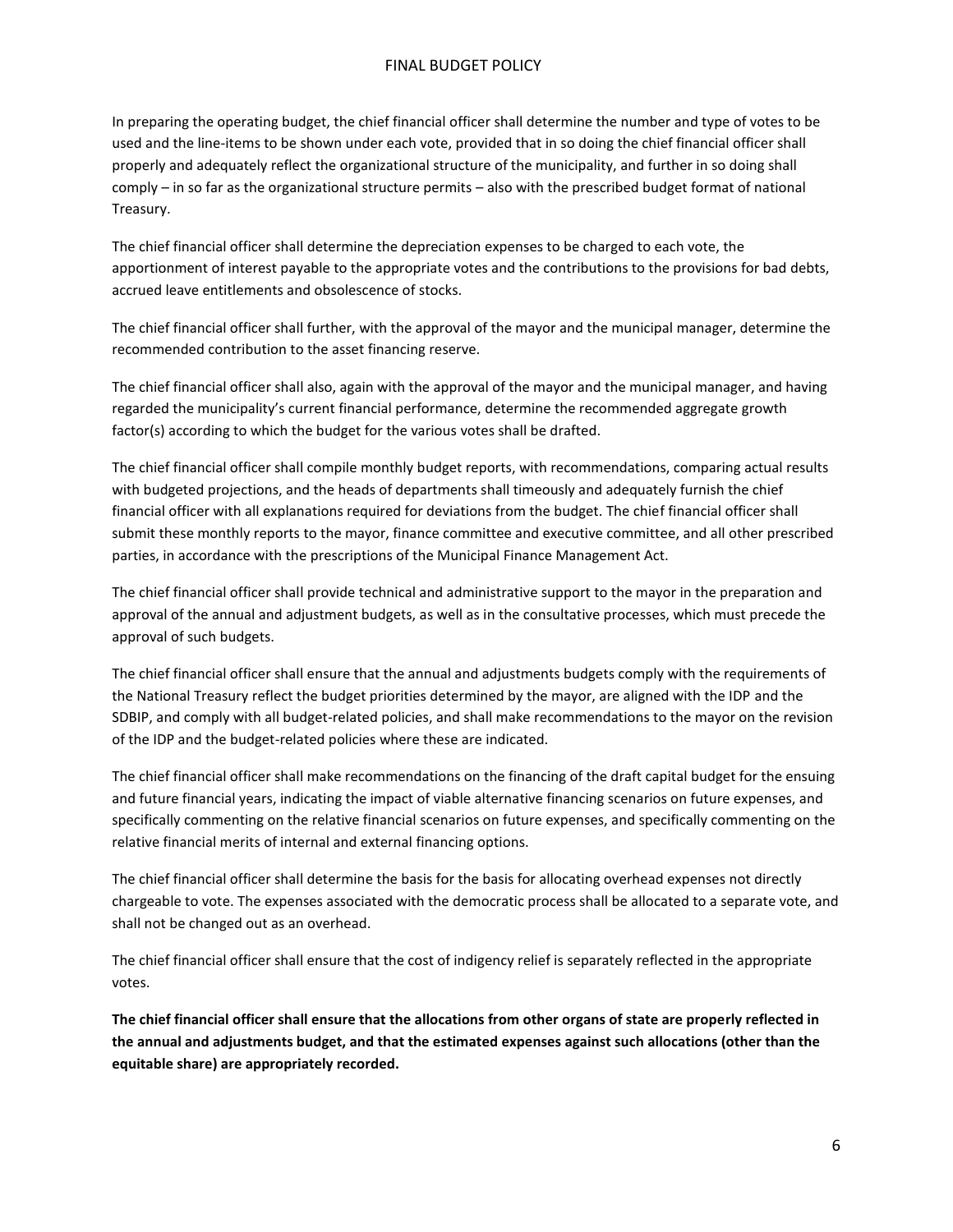#### PART 4. ANNEXURE: LEGAL REQUIREMENTS

#### Section 15 Appropriation of funds for expenditure

Expenses may only be incurred in terms of the approved annual budget (or adjustments budget) and within the limits of the amounts appropriated for each budget vote.

#### Section 16 Annual budgets

The council of the municipality must approve the annual budget before the start of the financial year to which it relates.

The mayor must table the annual budget at least ninety days before the start of such financial year.

The capital budget may extend over three years, provided that it is separated into annual appropriations for that period.

#### Section 17 Contest of annual budgets & supporting documents

The budget must be in the prescribed format, and must be divided into a capital and an operating budget.

The budget must reflect the realistically expected revenues by major source for the budget year concerned.

The expenses reflect in the budget must be divided into votes.

The budget must also contain the foregoing information for the two financial years following the financial year to which the budget relates, as well as the actual revenues and expenses for the year before the current year, and the estimated revenues and expenses for the current year.

The budget must be accompanied by the following documents:

- Draft resolutions approving the budget and levying property rates, other taxed and tariffs for the financial year concerned,
- Draft resolution (where applicable) amending the IDP and the budget-related policies,
- Measurable performance objectives for each budget vote, taking into account the municipality's IDP,
- The projected cash flows for the financial year by revenue sources and expenditure votes,
- Any proposed amendments to the IDP and SDBIP,
- Any proposed amendments to the budget-related policies,
- The cost to the municipality of the salaries, allowances and other benefits of its political office bearers and other councilors, the municipal manager, the chief financial officer, and other senior managers,
- Particulars of any proposed allocations or grants to other municipalities, municipal entities, external mechanisms assisting the municipality in service delivery, other organs of state, and organizations such as NGOs, welfare institutions and so on,
- Particulars of the municipality's investments, and
- Various information in regard to municipal entities under the shared or sole control of the municipality.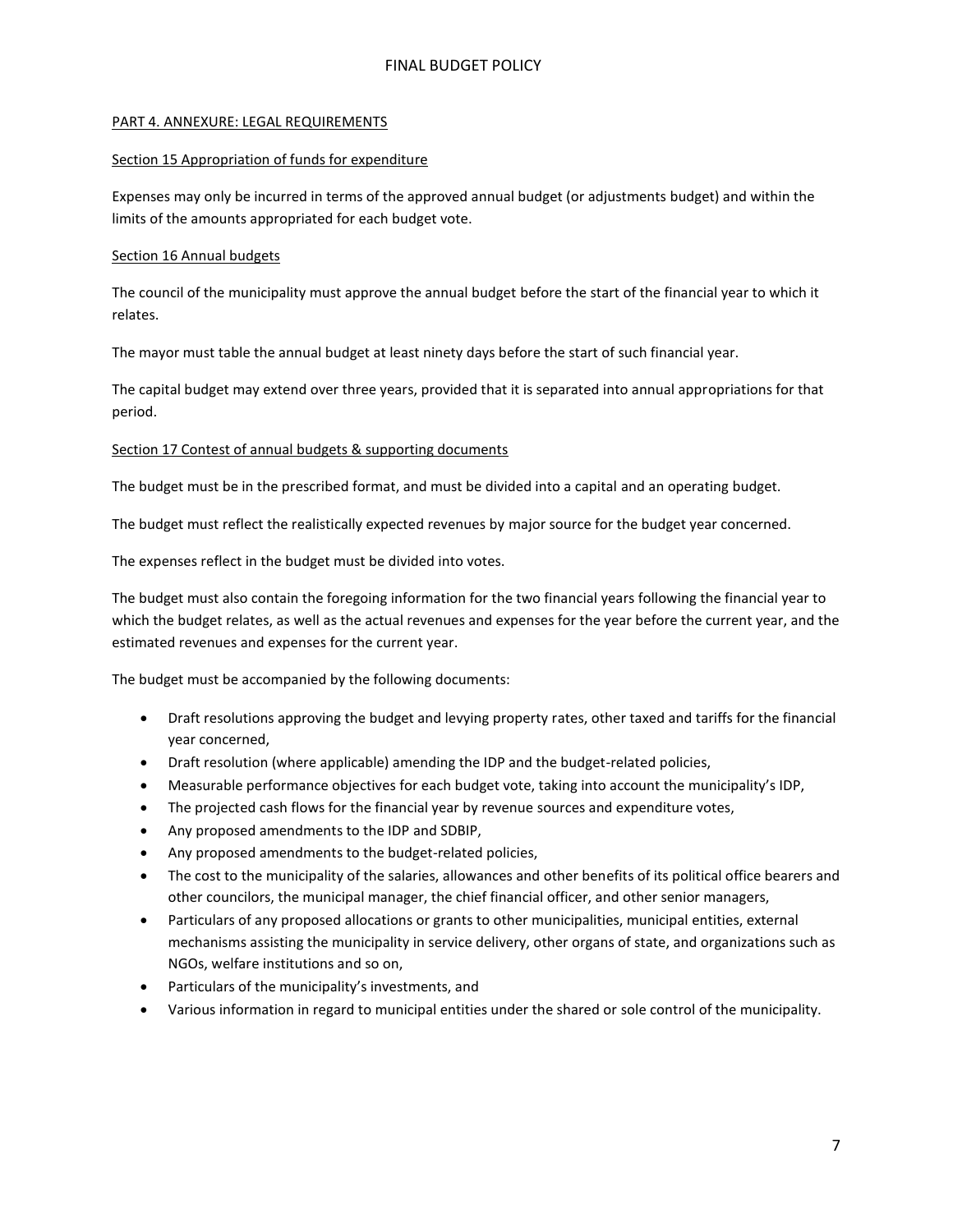#### SECTION 18 FUNDING OF EXPENDITURES

- Realistically expected revenues, based on current and previous collection levels,
- Cash-backed funds available from previous surpluses where such funds are not required for other purposes, and
- Borrowed funds in respect of the capital budget only.

#### **SECTION 19 CAPITAL PROJECTS**

A municipal may spend money on a capital project only if the money for the project (including the cost of any required feasibility studies) has been appropriated in the capital budget.

The total cost of the project must also be approved by the Council.

The envisaged source of funding for the capital budget must be properly considered, and the Council must be satisfied that this funding is available and has not been committed for other purposes.

Before approving a capital project, the Council must consider the projected cost of the project over all the ensuing financial years until the project becomes operational, as well as the future operational costs and any revenues which may arise in respect of such project, including the likely future impact on property rates and service tariffs.

#### Section 20 Matters to be prescribed

The Minister of Finance must prescribe the form of the annual budget, and may further prescribe a variety of other matters, including the inflation projections which the municipality must use in compiling its budget.

The Minister may also prescribe uniform norms and standards in regard to the setting of tariffs where a municipality entity or other external mechanisms is used to perform a municipal service, and may also take appropriate steps to ensure that a municipality does not, in exceeding its fiscal powers, materially and unreasonable prejudice national economic policies (particularly on inflation, administered pricing and equity), economic activities across municipal boundaries, and the national mobility of goods, services, capital or labour.

#### Section 21 Budget preparation process

The Mayor of the municipality must:

- Co-ordinate the processes for preparing the annual budget, and for reviewing the municipality's IDP and budget-related policies to ensure that the budget, the IDP, the SDBIP, and the policies are mutually consistent and credible.
- At least ten months before the start of the ensuing financial year, table in the Council the time schedule with key deadlines for the preparation, tabling and approval of the following year's annual budget, the review of the IDP and budget-related policies, and the consultative processes required in the approval of the budget.
- When preparing the annual budget, take into account the municipality's IDP, the national budget, provincial budget, the National Government's fiscal and macro-economic policies, and the annual Division of Revenue Act.
- Take all reasonable steps to ensure that the municipality revises its IDP in line with realistic revenue and expenditure projections for future years,
- Consult the district municipality and all other local municipalities in the district.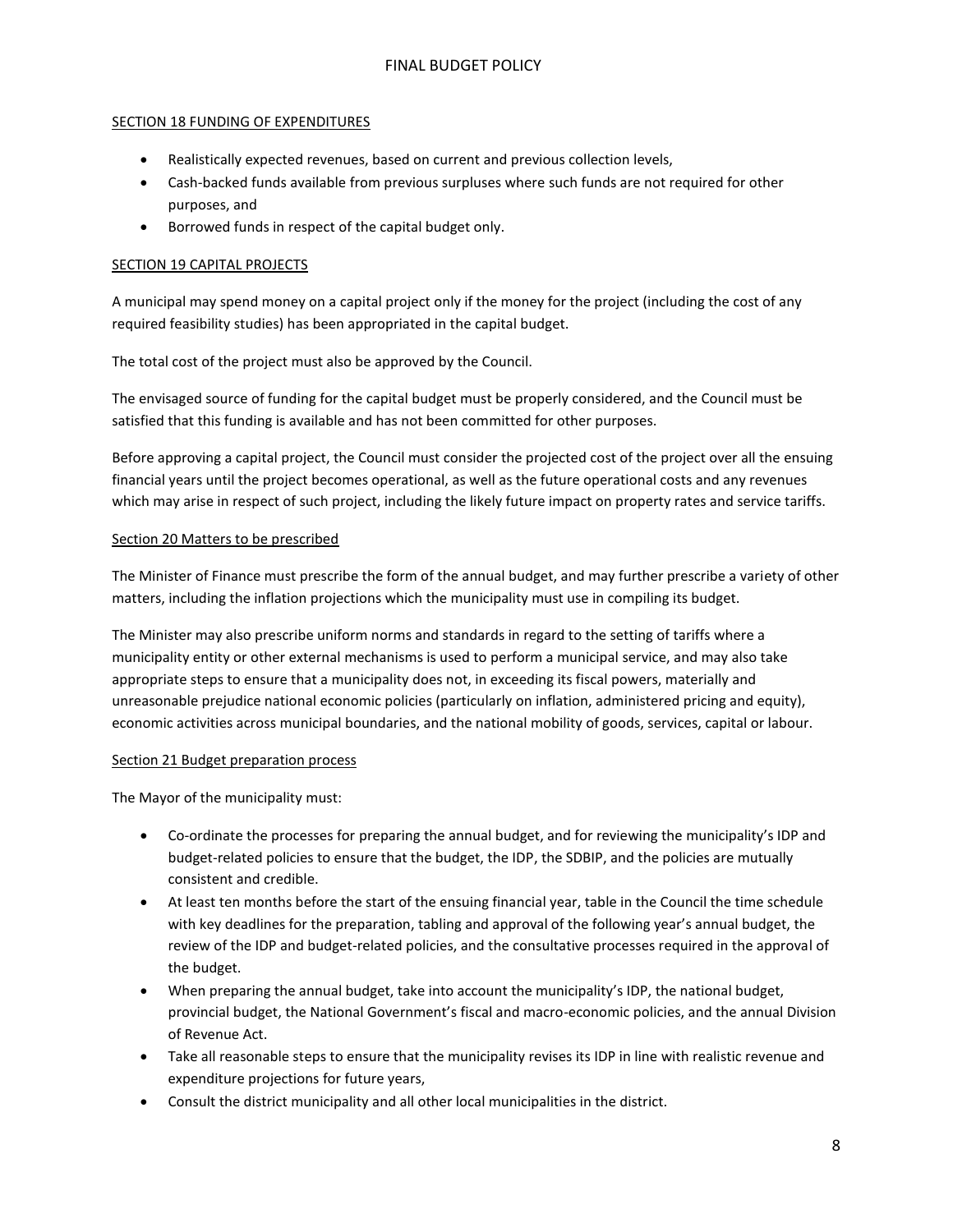- Consult the National Treasury when requested, the Provincial Treasury, and such other provincial and national organs of state as may be prescribed.
- Provide, on request, any budget-related information to the National Treasury, other national and provincial organs of state, and any other municipality affected by the budget.

#### Section 22 Publication of annual budgets

Immediately after the annual budget has been tabled, the Municipal Manager must make this budget-related documentation public, and must invite the local community to submit representations in regard to such budget.

The Municipal Manager must also immediately submit the table budget in both printed and electronic formats to the National Treasury, the Provincial Treasury, and in either format to prescribed national and provincial organs of state and other municipalities affected by the budget.

#### Section 23 Consultation on tabled budgets

After the budget has been tabled, the Council of the municipality must consider the views of the local community, the National Treasury, the Provincial Treasury, and any provincial or national organs of state or municipalities which have made submissions on the budget.

 After considering these views, the Council must give the Mayor the opportunity to respond to the submissions received, and – if necessary – revise the budget and table the relevant amendments for consideration by the Council.

The National Treasury may issue guidelines on the manner in which the Council must process the annual budget, including guidelines on the formation of a committee of the Council to consider the budget and hold public hearings. Such guidelines shall be binding only if they are adopted by the Council.

#### SECTION 24 APPROVAL OF ANNUAL BUDGETS

The council must consider approval of the budget at least thirty days before the start of the financial year to which such budget relates.

The budget must be approved before the start of such financial year, and the resolution and performance objectives referred to in Section 17 must simultaneously be adopted.

#### Section 25 Failure to approve budget before start of budget year

This Section sets out the process which must be followed if the budget is not approved in the normal course of events. Briefly the Council must reconsider and vote on the budget is approved. The Mayor must immediately inform the MEC for Local Government if the budget is not adopted by the start of the budget year, and may request a provincial intervention.

#### Section 26 Consequences of failure to approve budget before start of budget year.

The provincial executive must intervene in any municipality which has not approved its annual budget by the start of the relevant financial year. Such intervention must entail the taking of any appropriate steps to ensure a budget is approved, including dissolving the Council and appointing an administrator until a new Council can be elected, and approving a temporary budget until such new Council can adopt a permanent budget for the municipality. The Section also imposes restrictions on what may be spent in terms of such temporary budget.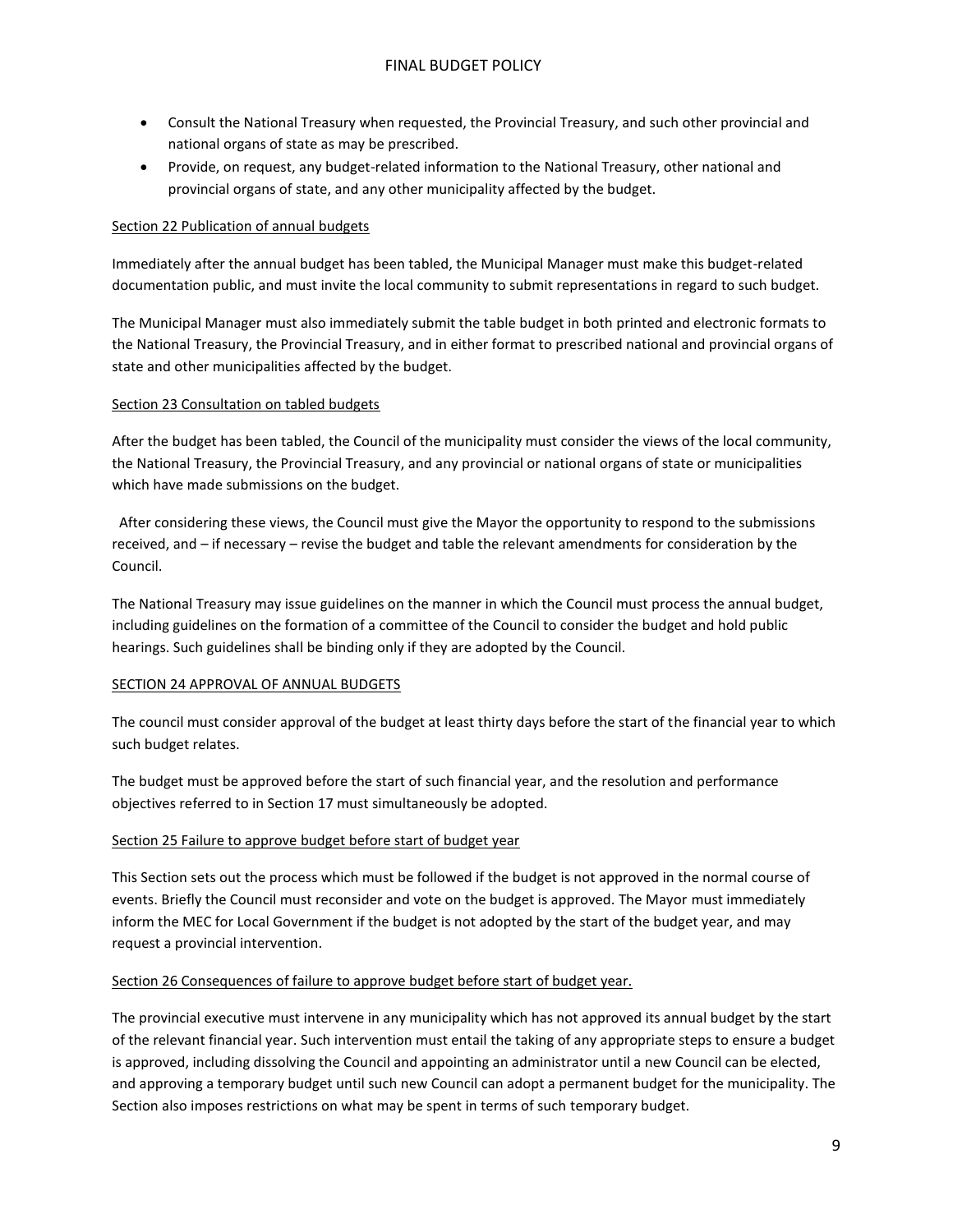#### Section 27 Non-compliance with provisions of this chapter

This Section sets out the duties of the Mayor to report any impending non-compliance with the requirements of the various foregoing prescriptions.

#### Section 28 Municipal adjustments budgets

A municipality may revise its annual budget by means of an adjustments budget.

However, a municipality must promptly adjust its budgeted revenues and expenses if a material under-collection of revenues arises or is apparent.

A municipality may appropriate additional revenues which have become available but only to revise or accelerate spending programs already budgeted for.

A municipality may in such adjustments budget, and within the prescribed framework, authorize unforeseen and unavoidable expenses on the recommendation of the Mayor.

A municipality may authorize the utilization of projected savings on any vote toward spending under another vote.

Municipalities may also authorize the funding of funds unspent at the end of the previous financial year, where such under-spending could not reasonable have been foreseen at the time the annual budget was approved by the Council.

Only the Mayor of the municipality may table an adjustments budget. Such budget may be tabled whenever necessary, but limitations on the timing and frequency of such tabling may be prescribed.

An adjustments budget must contain all of the following:

- An explanation of how the adjustments affect approved annual budget,
- Appropriate motivations for material adjustments, and
- An explanation of the impact of any increased spending on the current and future annual budgets.

Municipal taxes and tariffs may not be increased during a financial year except if required in terms of a financial recovery plan.

#### Section 29 Unforeseen and unavoidable expenditure

In regard to unforeseen and unavoidable expenses, the following apply:

- The Mayor may authorize such expenses in an emergency or other exceptional circumstances,
- The Municipality may not exceed a prescribed percentage of the approved annual budget in respect of such unforeseen and unavoidable expenses;
- These expenses must be reported by the Mayor to the next Council meeting,
- The expenses must be appropriated in an adjustments budget, and
- The adjust budget must be passed within sixty days after the expenses were incurred.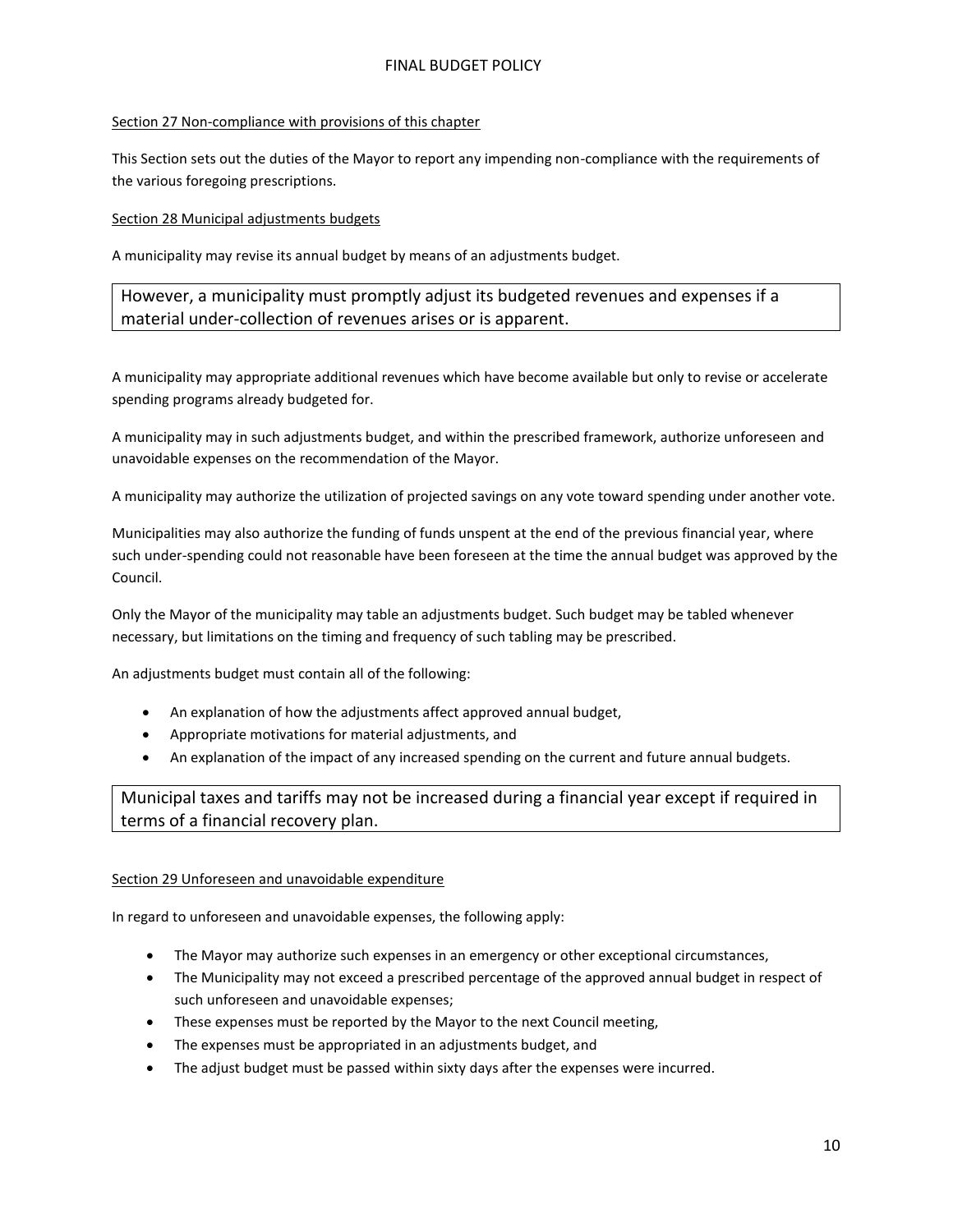### Section 30 Unspent funds

The appropriation of funds in an annual or adjustments budget will lapse to the extent that they are unspent by the end of the relevant budget year, but except for the expenses referred to above in Section 16.

#### Section 31 Shifting of funds between multi-year appropriations

If the funds for a capital project have been appropriated for more than one financial year (see Section 16) these expenses may exceed the appropriation for any one financial year, provided:

- The increase is not more than 20% of that financial year's allocation,
- The increase is funded in the next financial year's appropriation,
- The Municipal Manager certifies that actual revenues are expected to exceed budgeted revenues, and that enough funds will be available to finance such increased appropriation without incurring further borrowing beyond the annual budget limit,
- The Mayor gives prior written approval for such increases apparition and
- All the above documentation is provided to the Auditor-General.

#### Section 23 Unauthorized, irregular or fruitless and wasteful expenditure

Unauthorized expenses may be authorized in an adjustments budget.

#### Section 33 Contracts having future budgetary implications

Contracts extending beyond one financial year may be entered into by a municipality, but if such contract extends beyond the three years covered in the annual budget, the municipality may enter into such contract only if,

- The Municipal Manager, at least sixty days before the Council meeting at which the contract is to be approved, has made the contract public, with an information statement summarizing the municipality's obligations, and inviting the local community and other interested parties to submit comments or make representations.
- The Municipal Manager solicits the views and recommendations of the National Treasury and Provincial Treasury in respect to such contracts, as well as those of the National Department of Provincial and local Government, and any national department concerned with water, sanitation or electricity, if the contract relates to any of these services.
- The Council has taken into account the projected financial obligations in regard to such contract the impact on tariffs, and the view and comments received from all the foregoing parties.
- The Council adopts a resolution determining that the municipality will secure a significant capital investment or derives a significant financial or economic benefit from the contract, and approves the entire contract exactly as it is to be executed.

A contract for purposes of this Section shall exclude any contract relating to the incurring of long-term debt by the municipality, employment contracts, contracts for categories of goods as may be prescribed, or contracts where the value of the contract is less than a prescribed value or a prescribed percentage of the annual budget.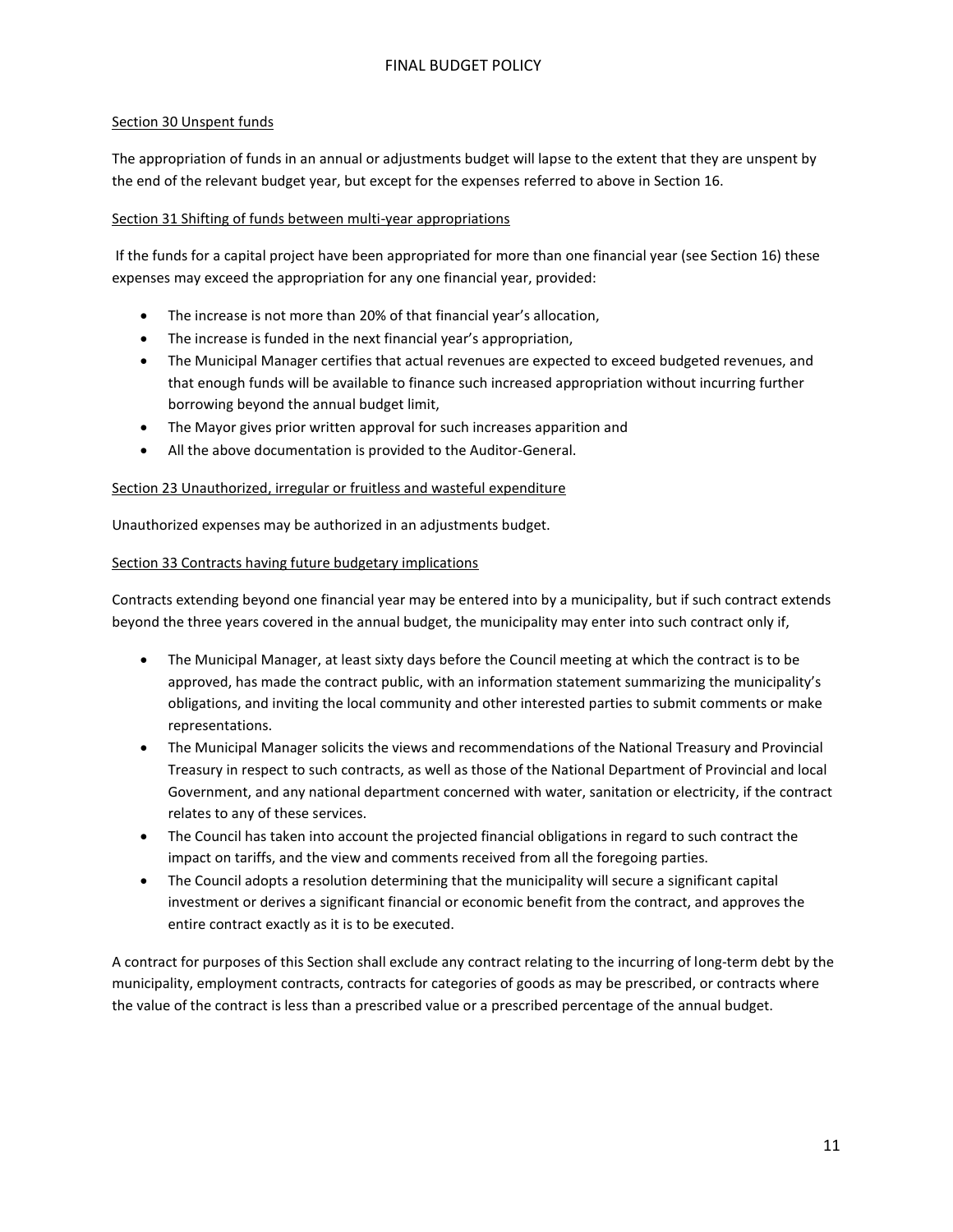#### Section 42 Price increases of bulk resources for provision of municipal services

National and provincial organs of state which supply water, electricity or any other bulk resources to municipalities or municipal entities for the provision of municipal services may increase the price of such resources only after doing all the following:

- The proposed increase must be submitted to the organ's executive authority and (where legislation so requires) to any regulatory agency for approval.
- At least forty days prior to the above submission the National Treasury and organized local government must be invited to submit written comments on the proposed increase.
- The executive authority, after taking into account the comments received, must table the price increase in Parliament or the provincial legislature, as the case may be, with a full motivation and certain other prescribed explanatory documentation.

Unless the Minister of Finance otherwise directs, a price increase must be tabled on or before 15 March to take effect from 1 July of the same year. If it is tabled after 15 March it may only take effect from 1 July of the following year.

#### Section 43 Applicability of tax and tariff capping on municipalities

If a national or provincial organ of state is legislatively empowered to determine the upper limits of any municipal tax or tariff, such determination takes effect on the date specified in the determination, but provided that, unless the Minister of Finance otherwise directs:

- A determination promulgated on or before 15 March shall not take effect before 1 July of the same year,
- A determination promulgated after 15 March shall not take effect before 1 July of the following year,
- A determination shall not be allowed to impair a municipality's ability to meet any annual or periodic escalations in the payments it must make in respect of any contract legally entered into by a municipality.

# Section 53 Budget processes and related matters

The Mayor of the municipality must:

- Provide general political guidance over the annual budget process and the priorities that guide the preparation of each budget.
- Co-ordinate the annual revision of the IDP, as well as the preparation of the annual budget, and determine how the IDP is to taken into account or is to be revised for purposes of such budget.
- Take all reasonable steps to ensure that the Council approves the annual budget before the start of the financial year to which it relates, and that the municipality's services delivery and budget implementation plan is approved within twenty-eight days after the approval of the budget.
- Ensure that the annual performance agreements for the Municipal Manager and the senior managers of the municipality are linked to measureable performance objectives which are approved with the budget and the service delivery and budget implementation plan.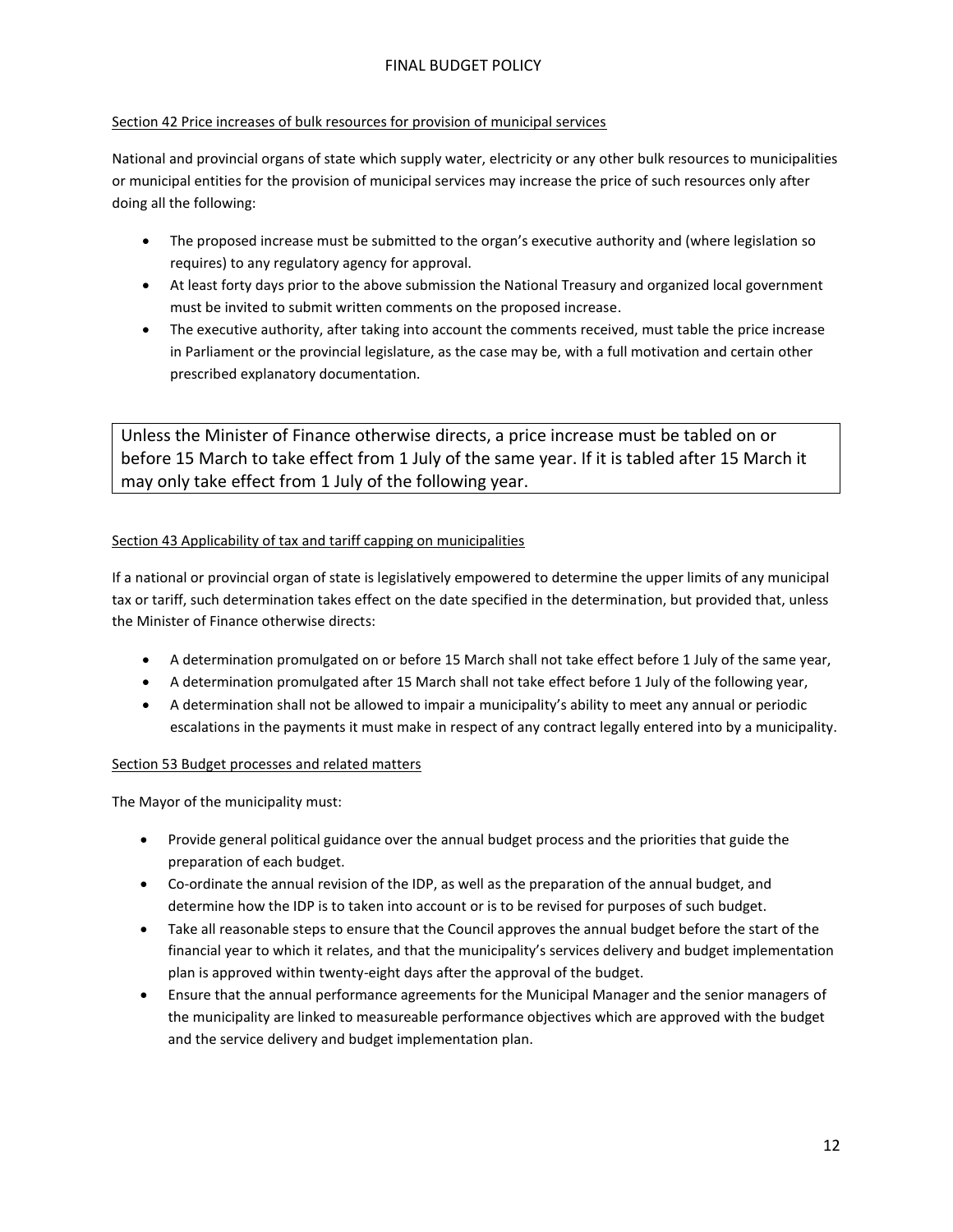The Mayor must promptly report to the Council and the MEC for local Government any delay in tabling the annual budget, approving the service delivery and budget implementation plan or signing the annual performance agreements.

The Mayor must further ensure that the service delivery and quarterly performance indicators, and the monthly projection of revenues and expenses in the service delivery and budget implementation plan, are made public not later than fourteen days after these matters have been approved, and that the performance agreement of the Municipal Manager and other senior officials are similarly made public not later than fourteen days after their approval.

#### Section 68 Budget preparation

The Municipal Manager must assist the Mayor in performing the assigned budgetary function and must provide the Mayor with administrative support, operational resources and the information necessary to perform these functions.

#### Section 69 Budget implementation

The Municipal Manager is responsible for implementing the budget, and must take reasonable steps to ensure that:

- Funds are spent in accordance with the budget,
- Expenses are reduced if expected revenues are less than projected, and
- Revenues and expenses are properly monitored.

The Municipal Manager must prepare any adjustments budget when such budget is necessary and submit it to the Mayor for consideration and tabling and tabling in council.

The Municipal Manger must submit a draft service delivery and budget implementation plan to the Mayor fourteen days after the annual budget has been approved, and must also within the same period submit drafts of the annual performance agreement at the Mayor

#### Section 70 Impending shortfalls, overspending and overdrafts

The Municipal Manager must report in writing to the Council any impending shortfall in the annual revenue budget, as well as any impending overspending, together with the steps taken to prevent or rectify these problems.

#### Section 71 Monthly budget statements

The Municipal Manager must, not later than ten working days after the end of each calendar month, submit to the Mayor and Provincial Treasury a report in the prescribed format on the state of the municipality's budget for such calendar month, as well as on the state of the budget cumulatively for the financial year to date.

This report must reflect the following:

- Actual revenues per source, compared with budgeted revenues,
- Actual expenses per vote, compared with budgeted expenses;
- Actual capital expenditure per vote, compared with budgeted expenses;
- Actual borrowings, compared with the borrowings envisaged to fund the capital budget,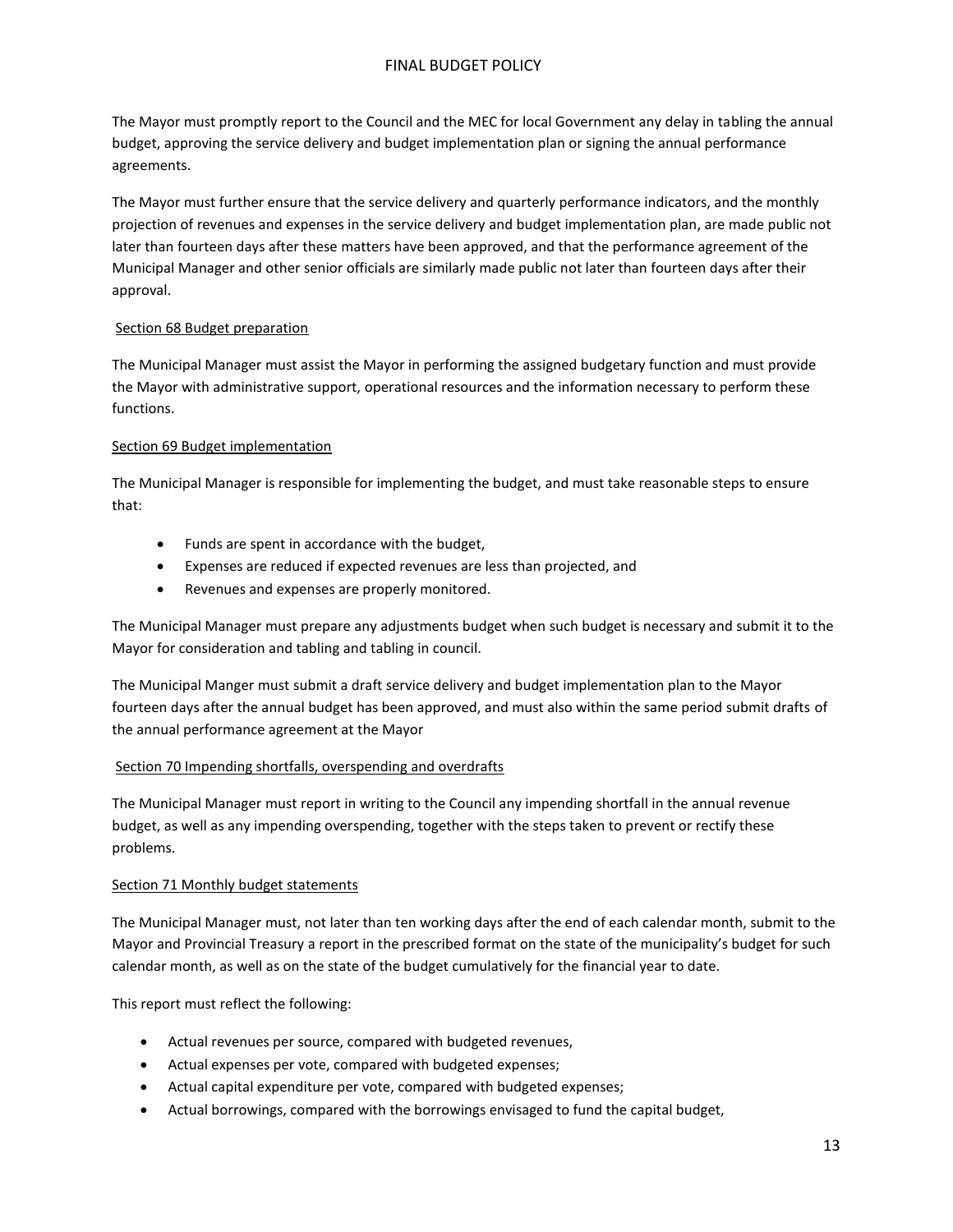- The amount of allocation received, compared with the budgeted amount,
- Actual expenses against allocation, but excluding expenses in respect of the equitable share,
- Explanations of any material variances between the actual revenues and expenses as indicated above and the projected revenues by source and expenses by vote as set out in the service delivery and budget implementation plan'
- The remedial of corrective steps to be taken to ensure that the relevant projections remain within the approved or revised budget, and
- Projections of the revenues and expenses for the remainder of the financial year, together with an indication of how and where the original projections have been revised.

The report to the National Treasury must be both in electronic format and in a signed written document.

#### Section 54 Budgetary control and early identification of financial problems

On receipt of the report from the Municipal Manager, the Mayor must:

- Consider the report,
- Check whether the budget has been implemented in accordance with the service delivery and budget implementation plan,
- Issue appropriate instructions to the Municipal Manager to ensure that the budget is implemented in accordance with this plan, and that the spending of funds and the collection of revenues proceed in accordance with the approved budget,
- Identify any financial problems facing the municipality, as well as any emerging or impending financial problems, and
- Submit to the Council within thirty days of the end of each quarter a report on the implementation of the budget and the financial state of affairs of the municipality.

If the municipality faces any serious financial problems, the Mayor must:

- Promptly respond to and initiate the remedial or corrective steps proposed by the Municipal Manager, and
- Alert the MEC for Local Government and the Council of the municipality to the problems concerned.

The Mayor may revise the details of the service delivery and budget implementation plan, but any revisions to the service targets and quarterly performance indictors must be approved by the Council, and be supported by an adjustments budget. Any changes made to the projections of revenues and expenses as set out in the plan must promptly be made public.

#### Section 55 Report to provincial executive if conditions for provincial intervention exist

If the Council has not approved its annual budget by the first day of the financial year to which it relates, or if the municipality encounters serious financial problems, the Mayor must immediately report this matter to the MEC for Local Government and may recommend a provincial intervention.

#### Section 72 Mid-year budget and performance assessment

The Municipal Manager must assess the budgetary performance of the municipality for the first half of the financial year, taking into account the entire monthly budget reports for the first six months, the service delivery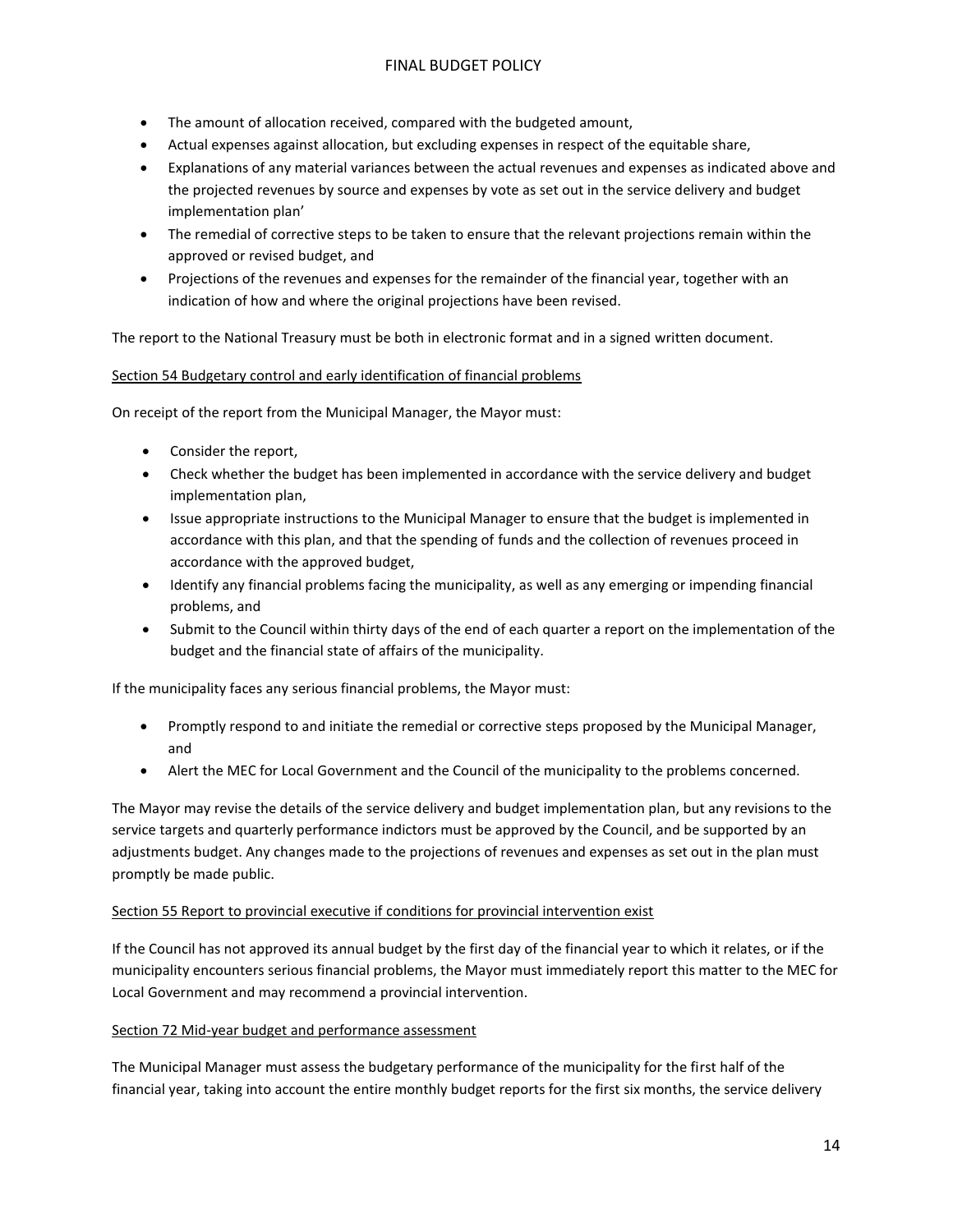performance of the municipality as against the service delivery targets and performance indicators which were set in the service delivery and budget implementation plan, and the past financial year's annual report and the progress made in resolving problems identified in such report.

The Municipal Manager must then submit a report on such assessment to the Mayor, the National Treasury and the Provincial Treasury.

The Municipal Manager may in such report make recommendations for adjusting the annual budget and for revising the projections of revenues and expenses set out in the service delivery and budget implementation plan.

In terms of Section 54(1)(f) the Mayor must promptly submit this assessment report to the Council of the municipality.

Section 73 Reports on failure to adopt or implement budget-related and other policies.

The Municipal Manager must inform the Provincial Treasury, in writing, of any failure by the Council to adopt or implement any budget-related policy or a supply chain management policy, and of any non-compliance by an office bearer or political structure with such policy.

#### Section 75 Information to be placed on websites of municipalities

The Municipal Manager must place on the municipality's official website (inter alia) the following:

- The annual and adjustment budget and all budget-related documents,
- All budget-related policies,
- The annual report,
- All performance agreements,
- All service delivery agreements,
- All long-term borrowing contracts,
- All quarterly reports submitted to the Council on the implementation of the budget and the financial state of affairs of the municipality.

#### Section 80 Establishment (of municipal budget and treasury office)

Every municipality must have a budget and treasury office comprising a Chief Financial Officer supported by appointed officials and contracted staff.

#### Section 81 Role of chief financial officer

The Chief Financial Officer is administratively in charge of the budget and treasury office and must, inter alia,

- Assist the Municipal Manager in preparing and implementing the budget,
- Perform such budgeting, financial reporting and financial management and review duties as are delegated by the Municipal Manager,
- Account to the Municipal Manager for the performance of all the foregoing responsibilities.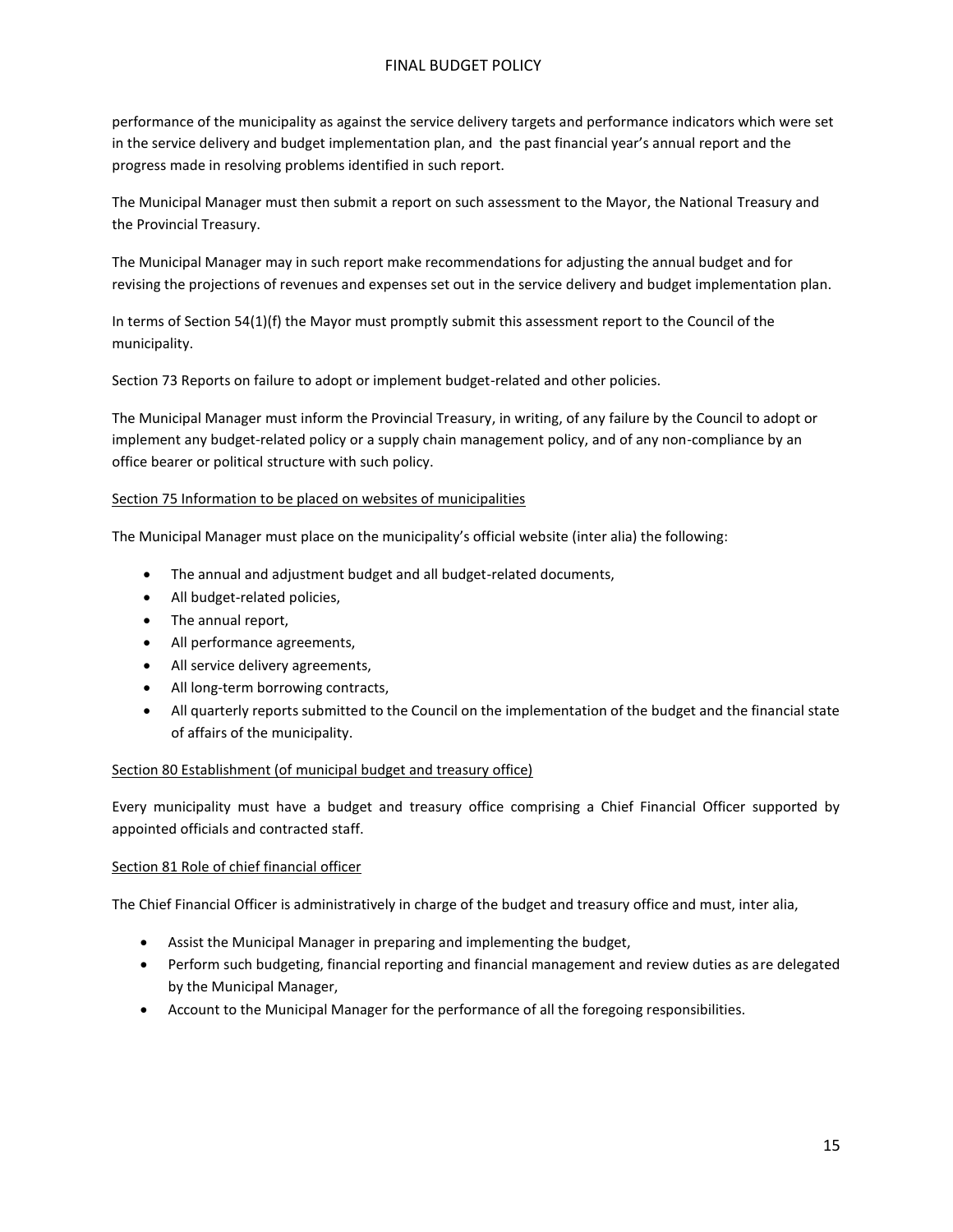#### Section 83 Competency levels of professional financial officials

The Municipal Manager, senior managers, the Chief Financial Officer and the other financial officials in a municipality must all meet prescribed financial management competency levels.

#### Part 5: REVIEW OF POLICY

- a) Annually in line with the budget cycle and submitted with the budget policies; or
- b) Sooner if new legislation, regulation or circulars are issued that will impact this policy.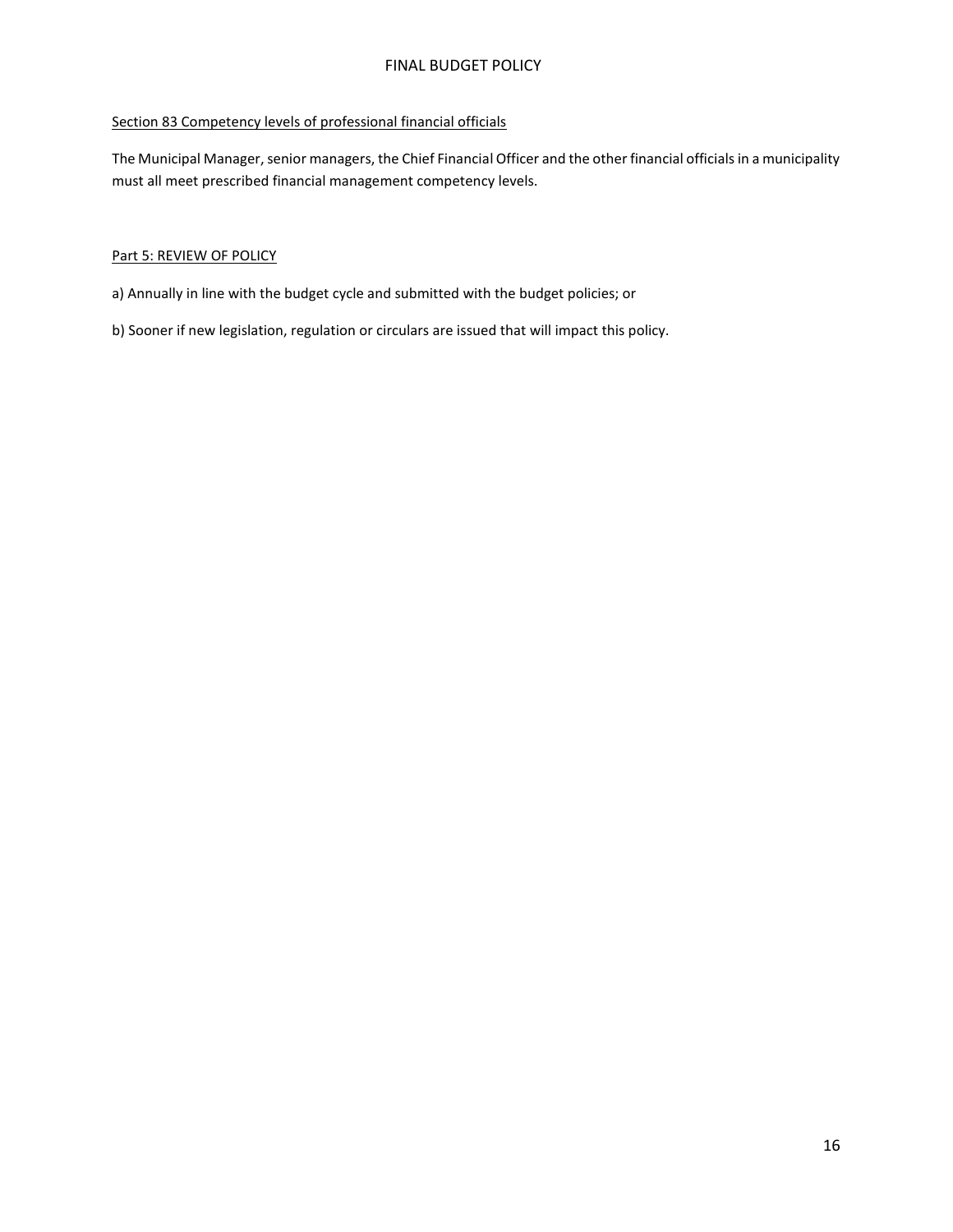# **SUMMARISED TIMETABLE**

# **NOTE: DATES IN BRACKETS ARE PUTATIVE**

| <b>FINAL DATE</b>                                        | <b>ACTION BY MUNICIPALITY</b>                        | <b>ACTION BY MUNICIPALITY</b> |
|----------------------------------------------------------|------------------------------------------------------|-------------------------------|
|                                                          |                                                      | <b>ENTITY</b>                 |
| 31 August                                                | Table in council timetable for preparation of        | N/A                           |
|                                                          | coming years annual budget                           |                               |
| 25 January                                               | Assess current year's budget performance             | N/A                           |
| 31 January                                               | Table assessment report in council                   | N/A                           |
| 31 January or earlier                                    |                                                      | N/A                           |
| (31 January)                                             | Consider municipality's entity's proposed budget     | N/A                           |
|                                                          | for coming year and make recommendations             |                               |
| (31 January or earlier)                                  | Table municipality's entity's adjustments budget     | N/A                           |
|                                                          | for coming year                                      |                               |
| (Between 31 January and                                  | Table municipality's adjustments budget for the      | N/A                           |
| 31 March)                                                | current year and changes to service delivery targets |                               |
|                                                          | and KPIs                                             |                               |
| (Between 31 January and                                  | Make public (adjustments and budget and)             | N/A                           |
| 31 March)                                                | revisions to service delivery and budget             |                               |
|                                                          | implementation plan for current year                 |                               |
| Mid-March                                                |                                                      | N/A                           |
| 31 March                                                 | Table municipality's draft budget for coming year    | N/A                           |
| 31 March                                                 | Table municipality entity's revised budget for       | N/A                           |
|                                                          | coming year                                          |                               |
| Immediately after 31 March                               | Make public draft budget for coming year and         | N/A                           |
|                                                          | invite submissions from community, provincial        |                               |
|                                                          |                                                      |                               |
|                                                          | treasury and others                                  |                               |
| <b>FINAL DATE</b>                                        | <b>ACTION BY MUNICIPALITY</b>                        | <b>ACTION BY MUNICIPALITY</b> |
|                                                          |                                                      | <b>ENTITY</b>                 |
| Before 31 May                                            | Respond to submissions and revised draft budget      | N/A                           |
|                                                          | for coming year                                      |                               |
| 31 May                                                   | Consider approval of budget for coming year and      | N/A                           |
|                                                          | attendant resolutions                                |                               |
| 30 June                                                  | Budget for coming year and attendant resolution      | N/A                           |
|                                                          | me be approved by 30 June. Approved budget of        |                               |
|                                                          | entity must be tabled.                               |                               |
| Early June to early July:<br>immediately after budget    | Submit budget to national treasury and provincial    | N/A                           |
| approved                                                 | treasury                                             |                               |
| Early June to early July:                                | Place on website annual budgets and all budget-      | N/A                           |
| immediately after approval                               | related documents                                    |                               |
| dates                                                    |                                                      |                               |
| Mid-June to mid-July: 14                                 | Finalize draft service delivery and budget           | N/A                           |
| days after budget approved                               | implementation plan and draft performance            |                               |
|                                                          | agreements                                           |                               |
| Late June to Late July: 28                               | Approve service delivery and budget                  | N/A                           |
| days after budget approved                               | implementation plan                                  |                               |
| Late June to Late July: 28<br>days after budget approved | Conclude performance agreements                      | N/A                           |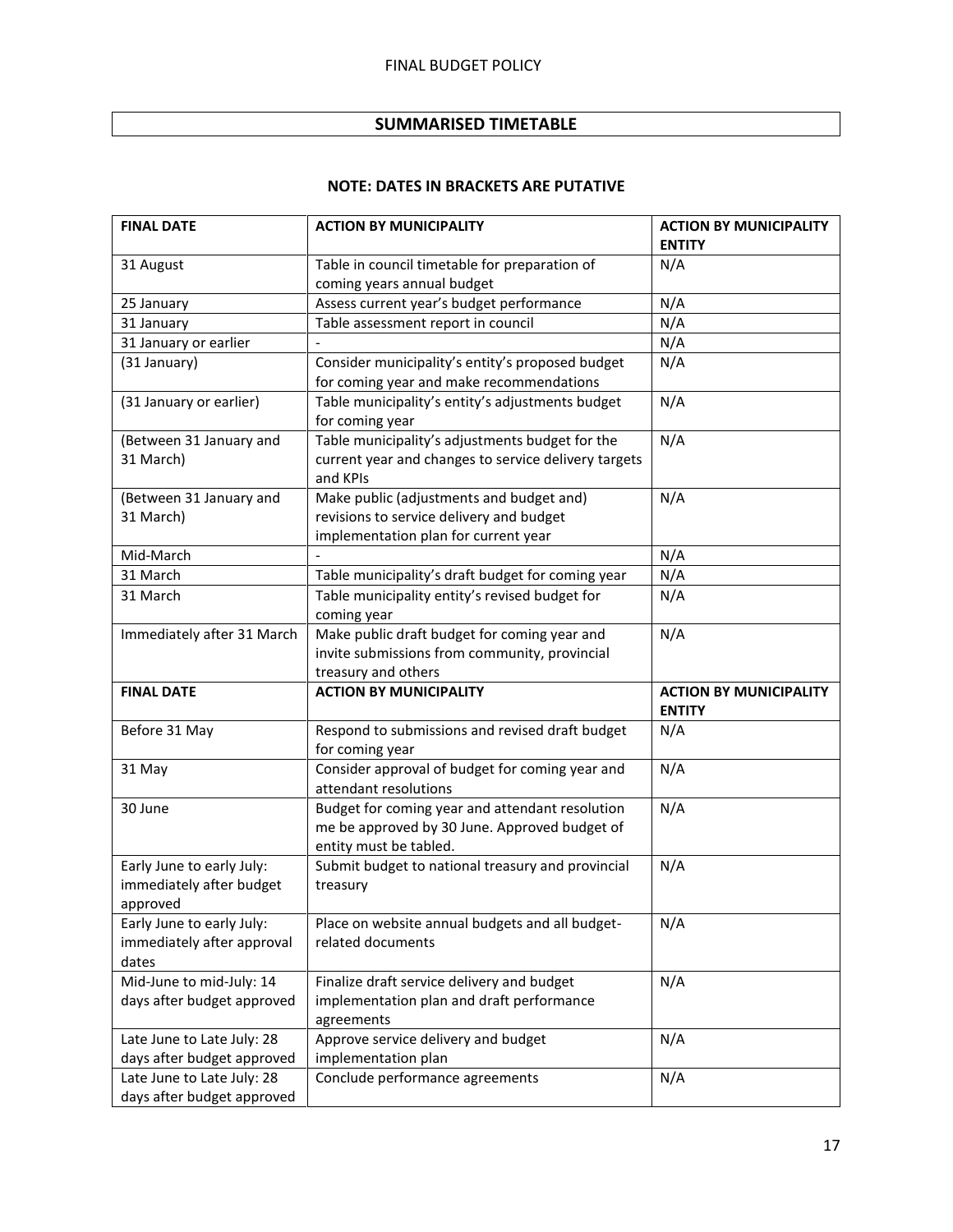| Mid July to mid-August: 14  | Make public projections of revenues and expenses | N/A |
|-----------------------------|--------------------------------------------------|-----|
| days after service delivery | for each month of coming year, service delivery  |     |
| and budget implementation   | targets for each quarter, and performance        |     |
| plan approved               | agreements                                       |     |

# **DETAILED BUDGET TIMETABLE**

| <b>Section of</b><br><b>Municipal Finance</b><br><b>Management Act</b><br>No. 56 of 2003 | Date by which<br>action must be<br>completed | <b>Action required</b>                                                                                                                                                                                                                                                                                                                                                                                                                  | Responsible<br>party  | <b>Practical</b><br>considerations                                                                                                                            |
|------------------------------------------------------------------------------------------|----------------------------------------------|-----------------------------------------------------------------------------------------------------------------------------------------------------------------------------------------------------------------------------------------------------------------------------------------------------------------------------------------------------------------------------------------------------------------------------------------|-----------------------|---------------------------------------------------------------------------------------------------------------------------------------------------------------|
| 21(1)(b)                                                                                 | 31 August                                    | Mayor must at least 10 months<br>before start of budget year<br>table in council time schedule<br>outlining key deadlines for<br>Preparation, tabling<br>and approval of<br>annual budget<br>Annual review of IDP<br>п<br>Annual review of<br>٠<br>budget-related<br>policies<br>Tabling and adoption<br>٠<br>of any amendments to<br>IDP and budget-<br>related policies<br>Any consultative<br>processes forming<br>part of foregoing | Mayor                 | Time schedule must<br>either fit in with<br>already schedule<br>council meetings or<br>must indicate when<br>special council<br>meetings must be<br>scheduled |
| 72 (1), (2) and (3)                                                                      | 25 January                                   | Accounting officer of<br>municipality must assess<br>budgetary and financial<br>performance of municipality<br>for six months of financial year,<br>make recommendations and<br>whether adjustments budget<br>necessary, and recommend<br>revised projections for<br>revenues and expenses. This<br>assessment must be submitted<br>to the mayor, national treasury<br>and provincial treasury<br>(presumably immediately)              | Accounting<br>officer |                                                                                                                                                               |
| 54 $(1)(f)$                                                                              | 31 January                                   | Mayor must submit accounting<br>officer's report to council                                                                                                                                                                                                                                                                                                                                                                             | Mayor                 | Special council<br>meeting may have to<br>be scheduled                                                                                                        |
| 54 (1) and (2)                                                                           | (Between 31<br>January and 31<br>March)      | If municipality faces "serious<br>financial problems" mayor<br>must "promptly" respond to<br>and initiate remedial steps                                                                                                                                                                                                                                                                                                                | Mayor                 | Adjustments budget<br>may be prepared by<br>the accounting<br>officer, and tabled in                                                                          |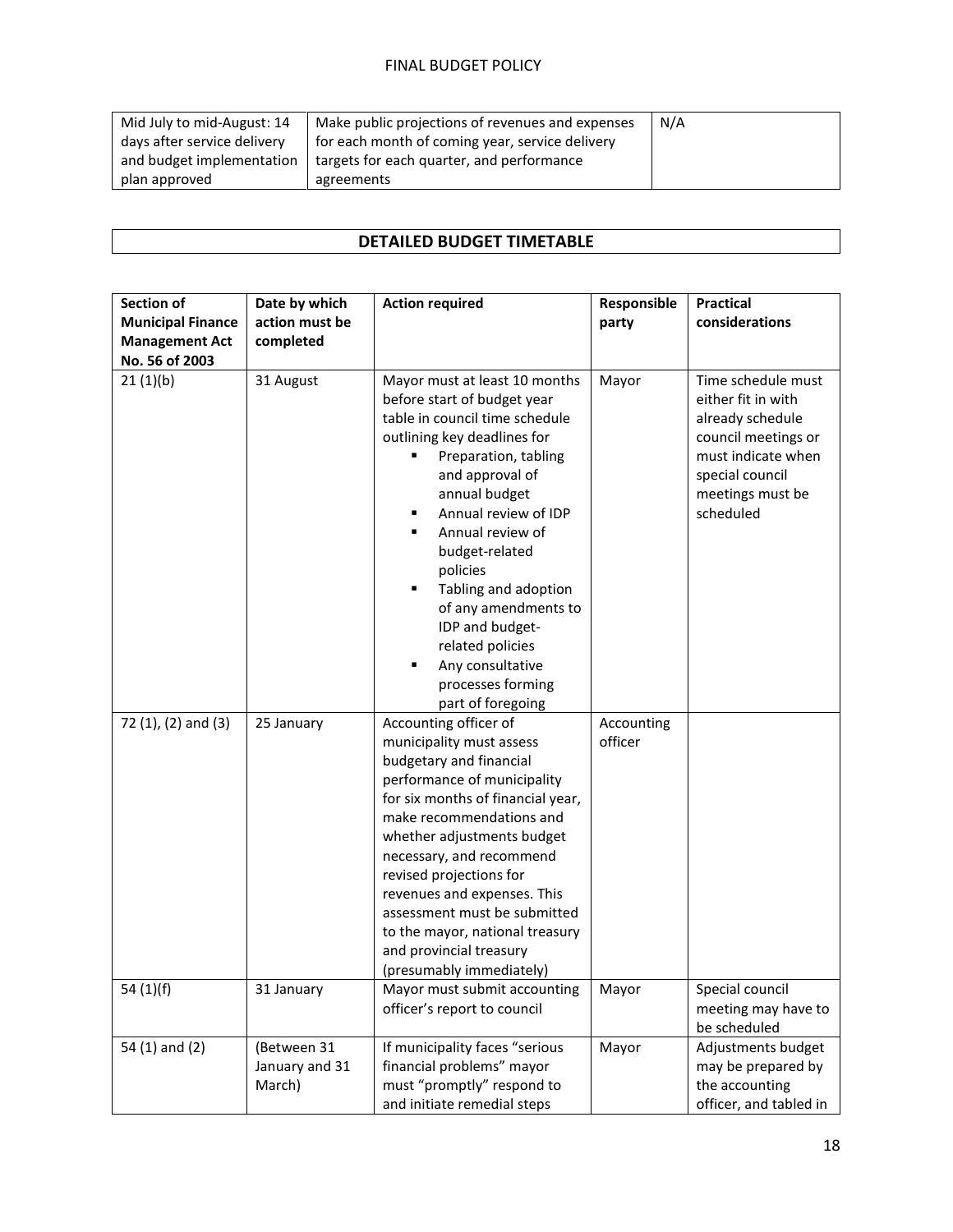|                   |                                                                      | proposed by accounting<br>officer, including steps to<br>reduce expenses and tabling of<br>adjustments budget. Mayor<br>must also consider revisions to<br>service delivery and budget<br>implementation plan. (Note<br>that only council may approve<br>changes to service delivery<br>targets and KPIs - these<br>changes must therefore be<br>tabled with the adjustments<br>budget) |                       | council by the Mayor<br>"when necessary".<br>They must be so<br>prepared and tabled<br>(within prescribed<br>limits as to timing<br>and frequency)<br>whenever material<br>adjustments to<br>expenses or<br>revenues are<br>required, and not<br>only when "serious<br>financial problems"<br>are looming in<br>general, adjustments<br>budget should<br>preferably be tabled<br>by or as soon as<br>possible after 31<br>January, and<br>certainly later than<br>31 March when the<br>draft budget for the<br>next year is first<br>tabled. |
|-------------------|----------------------------------------------------------------------|-----------------------------------------------------------------------------------------------------------------------------------------------------------------------------------------------------------------------------------------------------------------------------------------------------------------------------------------------------------------------------------------|-----------------------|----------------------------------------------------------------------------------------------------------------------------------------------------------------------------------------------------------------------------------------------------------------------------------------------------------------------------------------------------------------------------------------------------------------------------------------------------------------------------------------------------------------------------------------------|
| 54(3)             | (Between 31<br>January and 31<br>March)                              | Mayor must ensure that<br>revisions to service delivery<br>and budget implementation<br>plan are "promptly" made<br>public. (Note that no<br>concomitant revision of<br>performance agreements is<br>evidently envisaged)                                                                                                                                                               | Mayor                 | Presumably the<br>accounting officer<br>must make these<br>revisions for the<br>mayor's approval as<br>part of the process<br>of adjusting the<br>annual budget. The<br>deadline for these<br>revisions must be by<br>or as soon as<br>possible after 31<br>January, but<br>certainly not later<br>than 31 March. See<br>also 54 (1) and (2)                                                                                                                                                                                                 |
| 16(2)             | 31 March                                                             | Mayor must table (draft)<br>annual budget of municipality<br>at council meeting at least 90<br>days before start of budget<br>year                                                                                                                                                                                                                                                      | Mayor                 | Council meeting<br>must be scheduled<br>appropriately                                                                                                                                                                                                                                                                                                                                                                                                                                                                                        |
| 22 (a) and 22 (b) | Immediately<br>after 31 March<br>or earlier date if<br>annual budget | Immediately after (draft)<br>annual budget tabled in<br>council, accounting officer<br>must (1) make public budget<br>and documents referred to in                                                                                                                                                                                                                                      | Accounting<br>officer |                                                                                                                                                                                                                                                                                                                                                                                                                                                                                                                                              |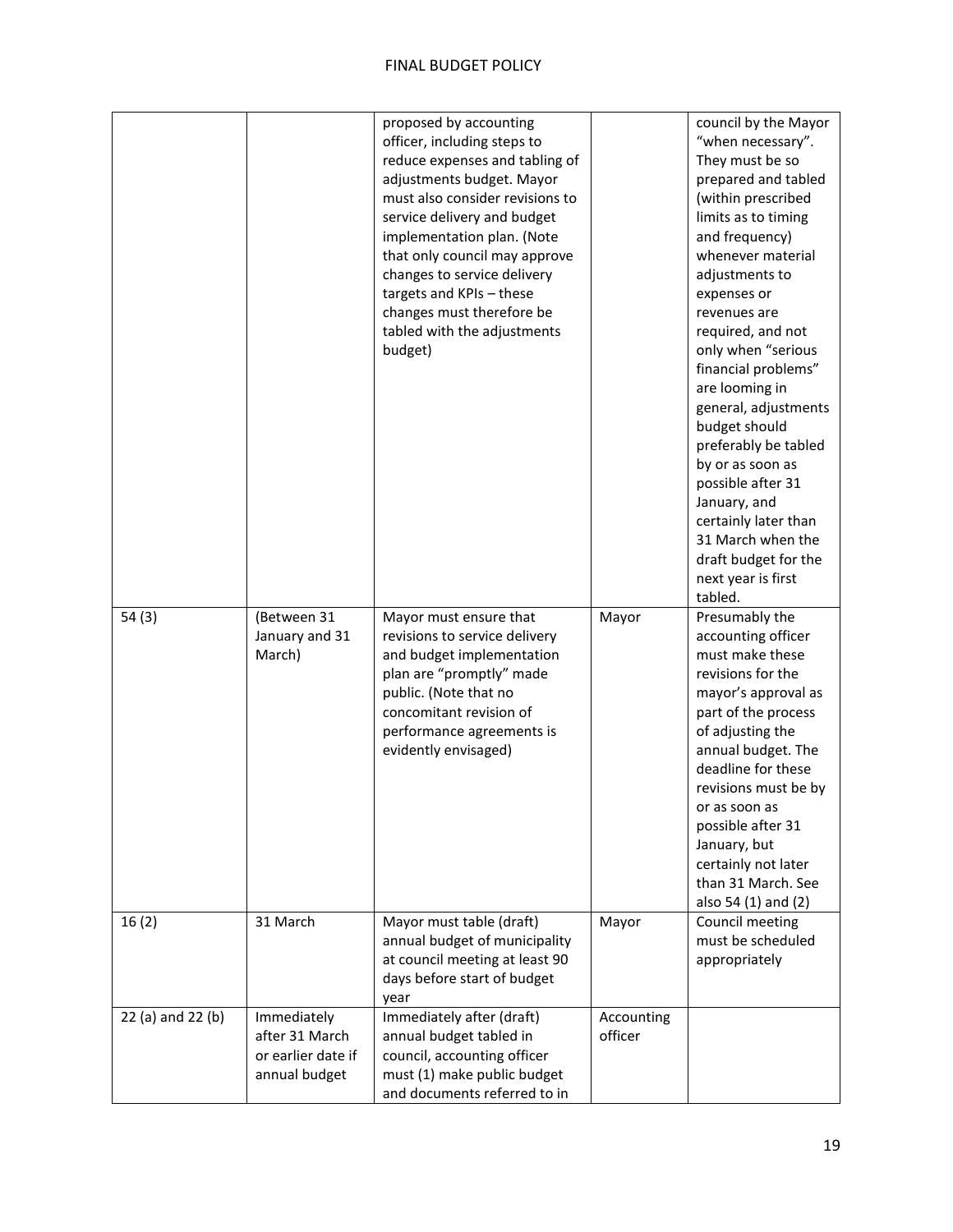|                   | table before 31<br>March                                                                       | Section 17(3), and invite local<br>community to submit<br>presentations in connection<br>with budget, and (2) submit<br>annual budget in both printed<br>and electronic formats to<br>provincial treasury, and in<br>either format prescribed<br>national and provincial organs<br>of state and to other<br>municipalities affected by the<br>budget. |                       |                                                                                                                                                                                                                                                                                                                            |
|-------------------|------------------------------------------------------------------------------------------------|-------------------------------------------------------------------------------------------------------------------------------------------------------------------------------------------------------------------------------------------------------------------------------------------------------------------------------------------------------|-----------------------|----------------------------------------------------------------------------------------------------------------------------------------------------------------------------------------------------------------------------------------------------------------------------------------------------------------------------|
| 23(2)             | Before 31 May                                                                                  | Council must give mayor<br>opportunity (1) to respond to<br>submissions received on (draft)<br>annual budget and attendant<br>documentation and (2) to<br>revise budget, if necessary, and<br>table amendments for<br>consideration by council.                                                                                                       | Mayor and<br>council  |                                                                                                                                                                                                                                                                                                                            |
| $24(1)$ and $(2)$ | 31 May                                                                                         | Council must consider approval<br>of annual budget, together<br>with resolutions imposing rates<br>and levies, setting tariffs,<br>approving measurable<br>performance objectives for<br>revenue from each source and<br>for each vote, approving any<br>changes to budget-related<br>policies                                                        | Council               | Although council has<br>until 30 June to<br>approve budget,<br>best practice will be<br>to approve budget<br>not later than 31<br>May                                                                                                                                                                                      |
| 24(3)             | (Immediately<br>after approval<br>date)                                                        | Accounting officer must submit<br>approved annual budget to<br>national treasury and<br>provincial treasury                                                                                                                                                                                                                                           | Accounting<br>officer | No time limit is<br>specified for this<br>action, and neither is<br>the format in which<br>the budget is to be<br>submitted specified.<br>Common sense<br>dictates that the<br>submission should<br>be at least in<br>electronic format<br>and that it should be<br>made as soon as<br>possible after the<br>approval date |
| $25(1)$ and $(2)$ | Within 7 days of<br>date of council<br>meeting which<br>failed to<br>approved annual<br>budget | If council fails to approve<br>annual budget at meeting<br>scheduled in terms of Section<br>24, must reconsider budget<br>within 7 days of date of such<br>meeting. If necessary, process                                                                                                                                                             | Council               | As province will<br>intervene in budget<br>not approved by 30<br>June, mayor,<br>councilors and<br>accounting officer<br>must co-operate to                                                                                                                                                                                |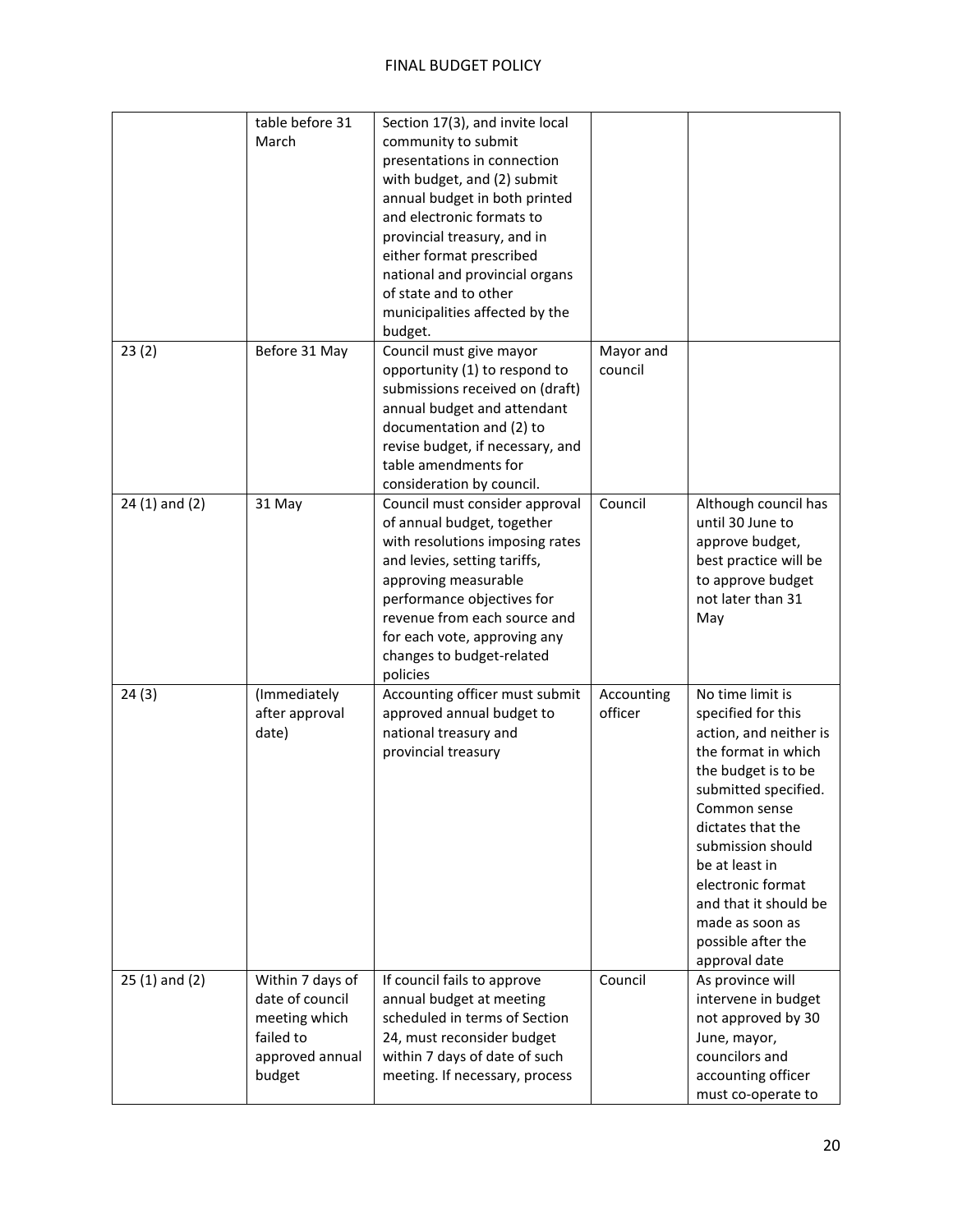|                                   |                                                                                                                                                | must be repeated until budget<br>is approved by 30 June                                                                                                                                                                                                                                                                                                                                                                                          |                       | ensure obstacles to<br>approval timeously<br>removed.                                                                                                                                                                                                                                       |
|-----------------------------------|------------------------------------------------------------------------------------------------------------------------------------------------|--------------------------------------------------------------------------------------------------------------------------------------------------------------------------------------------------------------------------------------------------------------------------------------------------------------------------------------------------------------------------------------------------------------------------------------------------|-----------------------|---------------------------------------------------------------------------------------------------------------------------------------------------------------------------------------------------------------------------------------------------------------------------------------------|
| 69 (3)(a) and (b)                 | 14 days after<br>approval of<br>budget (mid-<br>June to mid-July)                                                                              | Accounting officer must submit<br>to mayor draft service delivery<br>and budget implementation<br>plan, and draft of annual<br>performance agreements for<br>municipal manager and all<br>senior managers.                                                                                                                                                                                                                                       | Accounting<br>officer |                                                                                                                                                                                                                                                                                             |
| 53 (1) (c) (ii)                   | Within 28 days<br>after date annual<br>budget approved<br>(late June to late<br>July)                                                          | Service delivery and budget<br>implementation plan must be<br>approved by mayor, including<br>projections of revenues and<br>expenses for each month, and<br>service delivery targets and<br>performance indicators for<br>each quarter. (Note that<br>though the mayor approves<br>these targets and KPIs, only the<br>council may change them and<br>then only following the<br>approval of the adjustments<br>budget. See Section 54 (1) (c)) | Mayor                 |                                                                                                                                                                                                                                                                                             |
| 53 (1) (c) (iii) (aa)<br>and (bb) | Within 28 days<br>after date annual<br>budget approved<br>(late June to late<br>July)                                                          | Mayor must take all reasonable<br>steps to ensure that annual<br>performance agreements for<br>municipal managers and senior<br>managers are linked to<br>measurable performance<br>objectives approved with the<br>budget and to the service<br>delivery and budget<br>implementation plan, and are<br>concluded in accordance with<br>Section 57 (2) of the<br>municipality System Act.                                                        | Mayor                 | No date is specified<br>for the completion of<br>this requirement,<br>but the logical<br>interference is that<br>the date should not<br>be much later than<br>the date on which<br>the service delivery<br>and budget<br>implementation plan<br>must be approved.<br>See Section 53 (3) (b) |
| 16(1)                             | 30 June                                                                                                                                        | Annual budget must be<br>approved by council                                                                                                                                                                                                                                                                                                                                                                                                     | Council               |                                                                                                                                                                                                                                                                                             |
| 53 (3) (a) and (b)                | 14 days after<br>approval of<br>service delivery<br>and budget<br>implementation<br>plan (mid-August<br>depending on<br>date plan<br>approved) | Projections of revenues and<br>expenses for each month and<br>service delivery targets for<br>each quarter (as set out in<br>approved service delivery and<br>budget implementation plan)<br>and performance agreements<br>of municipal manager and<br>senior manager must be made<br>public, and copies of<br>performance agreements must<br>be submitted to council and<br>MEC for local government                                            | Mayor                 | Although this is not<br>specified as a<br>requirement, logic<br>dictates that copies<br>of the service<br>delivery and budget<br>implementation plan<br>should also be<br>submitted to the<br>council and the MEC                                                                           |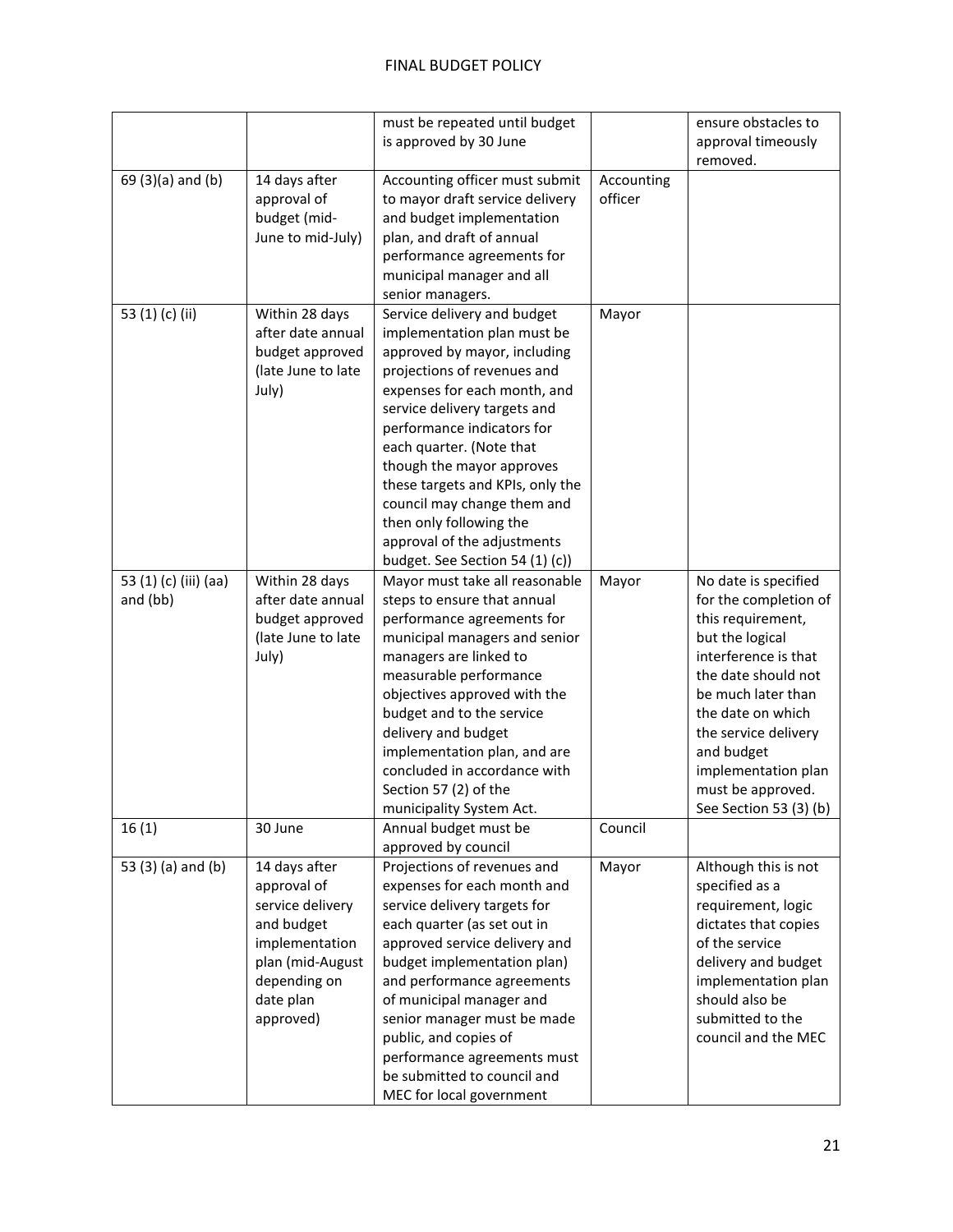# **PART 5: BUDGET PROCESS SCHEDULE**

# **BUDGET PROCESS SCHEDULE – SUMMARY**

|      | <b>Description</b>                                                  | <b>Date</b> | Responsible          |
|------|---------------------------------------------------------------------|-------------|----------------------|
| 1.0  | In consultation with Executive, establish the future directions and | 07/03/      | Mayor + FM           |
|      | priority areas for the municipality to guide the budget allocations |             |                      |
|      | and IDP plans                                                       |             |                      |
| 2.0  | Review budget related policies. Confirm existing and set new        | 09/03/      | <b>Budget office</b> |
|      | policy priorities for next three years                              |             |                      |
| 3.0  | Executive adopts policy directions and priority areas for next 3    | 14/03/      | Mayor                |
|      | years                                                               |             |                      |
| 4.0  | Identify all factors that impact on future budgets and determine    | 14/03/      | <b>Budget office</b> |
|      | broad financial parameters                                          |             |                      |
| 5.0  | Determine the funding / revenue envelope potentially available      | 14/03/      | <b>Budget office</b> |
|      | for next three years                                                |             |                      |
| 6.0  | Determine the most likely outlook and identify need for changes     | 14/03/      | <b>Budget office</b> |
|      | to fiscal strategies                                                |             |                      |
| 7.0  | Refine funding policies including tariff structures                 | 16/03/      | <b>Budget office</b> |
| 8.0  | Prepare initial allocations based on past year's performance,       | 18/03/      | <b>Budget office</b> |
|      | financial capacity and future outlook                               |             |                      |
| 9.0  | Municipalities receive other inputs from National and Provincial    | 22/03/      | FM                   |
|      | Government and other bodies on factors influencing the budget       |             |                      |
| 10.0 | <b>Consultation Budget Forum</b>                                    | 23/03/      | <b>Budget Office</b> |
| 11.0 | Prepare draft for the capital and operational plans with cost and   | 31/03/      | <b>Budget Office</b> |
|      | revenue estimates                                                   |             |                      |
| 12.0 | Prepare estimates of preliminary functional allocations based on    | 31/03/      | Budget Office +      |
|      | projections on past performance and adjusted for known factors,     |             | <b>HODs</b>          |
|      | known commitments (e.g. backlogs) and asset maintenance             |             |                      |
|      | requirements                                                        |             |                      |
| 13.0 | Adjust plans to align with revenue available and policy priorities  | 31/03/      | Budget Office +      |
|      |                                                                     |             | <b>HODs</b>          |
| 14.0 | Finalize preliminary options for IDP and budget for next three      | 31/03/      | Budget Office +      |
|      | years                                                               |             | <b>HODs</b>          |
| 15.0 | Assess impact on tariffs and user charges                           | 04/04/      | <b>Budget Office</b> |
| 16.0 | <b>National and Provincial accounting officers finalize any</b>     | $04/04/$    | FM                   |
|      | adjustments to projected allocations for next three years no        |             |                      |
|      | later than when Municipality budgets are tabled                     |             |                      |
| 17.0 | <b>Consultation Budget Forum</b>                                    | 05/04/      | <b>Budget Office</b> |
| 18.0 | <b>Municipal Manager Informs Executive of budget and IDP</b>        | 06/04/      | Budget Office + MM   |
|      | options on medium term (3 year) proposals                           |             |                      |
| 19.0 | Executive articulates outcomes, objectives, priorities and          | 06/04/      | Mayor                |
|      | outputs desired for next 3 years                                    |             |                      |
| 20.0 | Consultations with executive on preliminary budget and IDP          | 06/04/      | Mayor                |
|      | medium term proposal                                                |             |                      |
| 21.0 | Executive discusses preliminary budget and IDP proposals with       | 06/04/      | Mayor                |
|      | priorities and objectives set out in the medium term budget         |             |                      |
|      | proposals                                                           |             |                      |